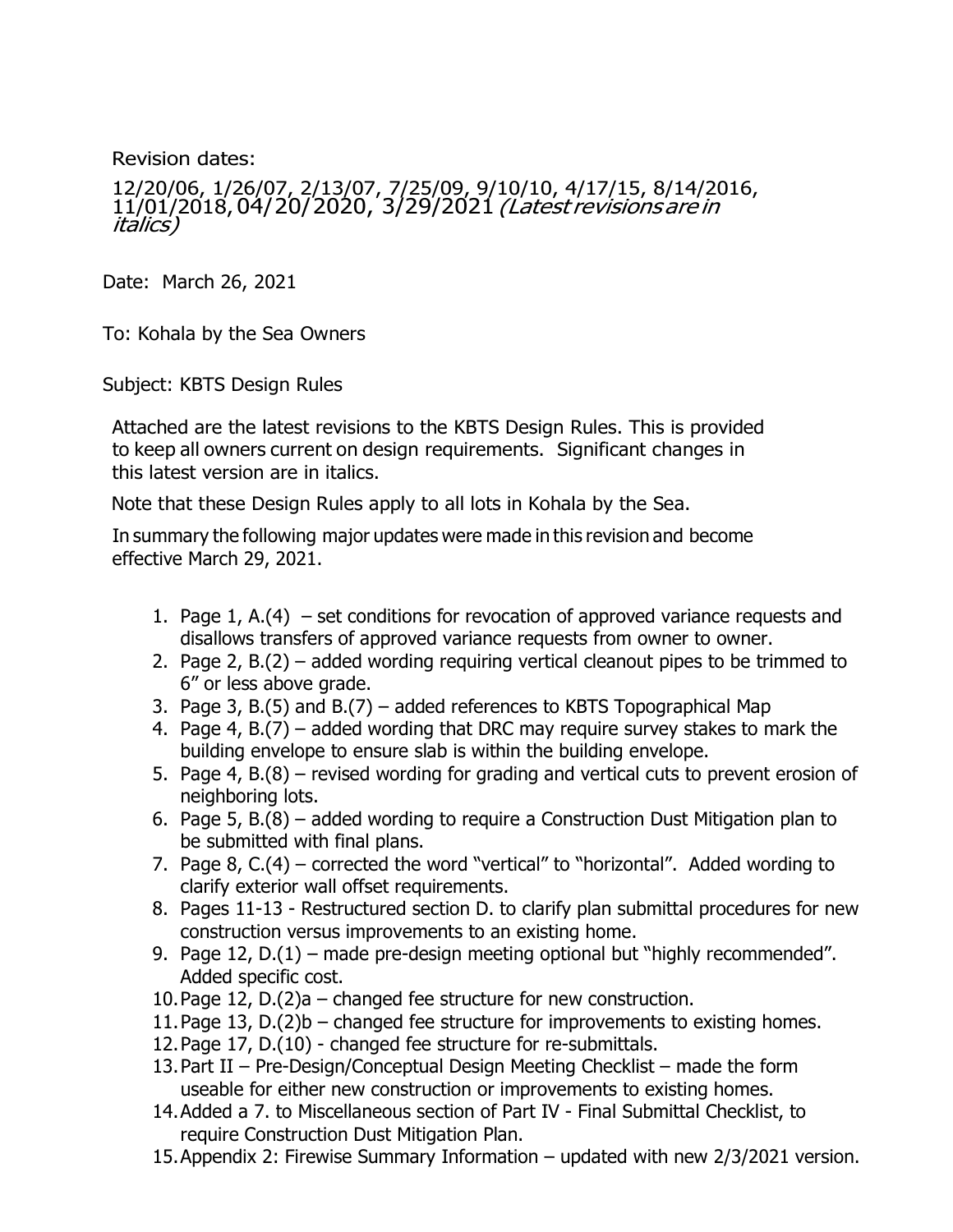Where apparent and easily changed, minor wording, spelling, formatting and punctuation corrections were also made.

Please replace the Design Rules in your possession with these revised Rules. If you have any questions about these rules and how and when they might affect you, please contact me a[t Dominic@associahawaii.com](mailto:Dominic@associahawaii.com) or 808-443-5961.

For the Board of Directors, Associa Hawaii , Agent for Kohala by the Sea

Dominic Yagong, Senior Community Association Manager

cc. KBTS Board; KBTS Design Review Committee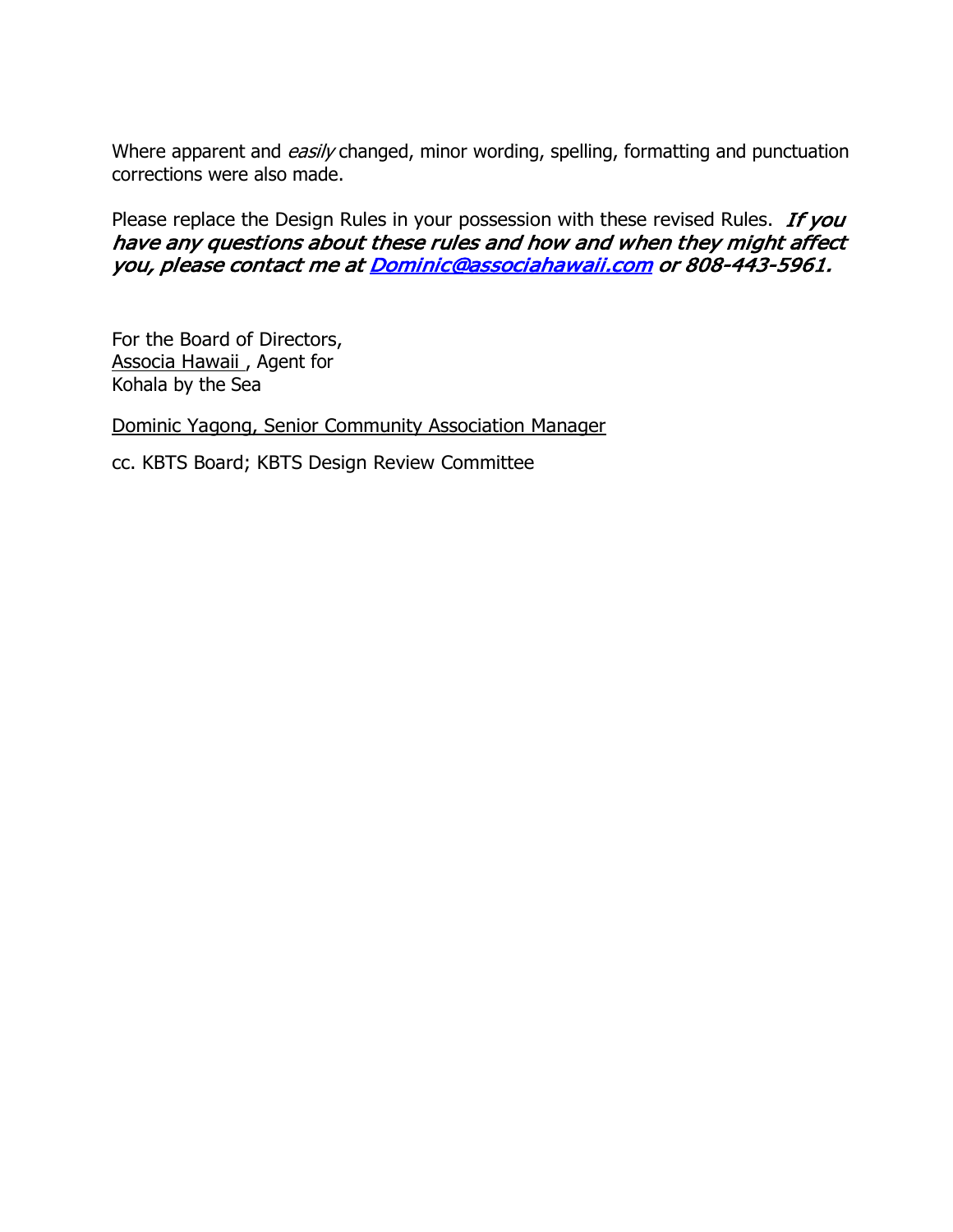### **KOHALA BY THE SEA DESIGN RULES Page 1 REVISED MARCH 29, 2021**

 The following design and construction requirements (the Design Rules) are hereby established and adopted by the Kohala By the Sea Design Review Committee (DRC) pursuant to Section 5.04 of the Declaration of Covenants, Conditions and Restrictions for KOHALA BY THE SEA (the Development) dated May 14. 1990, filed in the Office of the Assistant Registrar of the Land Court of the State of Hawaii as Document No. 1731526 as the same may be amended from time to time (the "Declaration"). **The revisions made effective as of March 29, 2021 are in** italics.

Except as otherwise specifically provided herein, the terms used in these Design Rules shall have the meanings given to them in the Declaration.

The use of each lot in the Development and the rights of each owner of a lot in the Development shall be subject to these Design Rules and the Declaration.

## **A. GENERAL PROVISIONS**

(1) Design Review Committee Approval Required. Except as otherwise provided in the Declaration, no new improvement may be constructed nor may any existing improvement be altered on any lot, except in accordance with plans, specifications and other materials (the plans) submitted to and approved by the Design Review Committee, and in accordance with these Design Rules.

(2) Public Regulations. Each lot owner is responsible for being informed of and complying with the appropriate federal, state and county laws, rules, regulations, codes and ordinances which are applicable to the owner's property. If a standard set forth herein differs from standards established by the various regulating agencies, the stricter standard shall apply.

(3) Land Use and Building Type. All owners of lots in the Development shall comply with the use restrictions and construction standards contained in Sections 3.02 and 3.03 of the Declaration.

(4) Variances. The DRC may grant variances from these Design Rules as to any one or more individual lots. The DRC may only grant variances from the requirements of the Declaration to the extent permitted under Section 5.06 of the Declaration. Variance requests are included as a part of a new construction or property improvement plan submittal, therefore the variance approval may be revoked under the same conditions and in the same timeframe. In addition, the variance approval is not transferrable from one owner to the next unless the conditions in D.(10) are met.

(5) Applicable Law, Government Regulations, and Building Codes. All proposed improvements shall comply with all applicable laws, government regulations and building codes.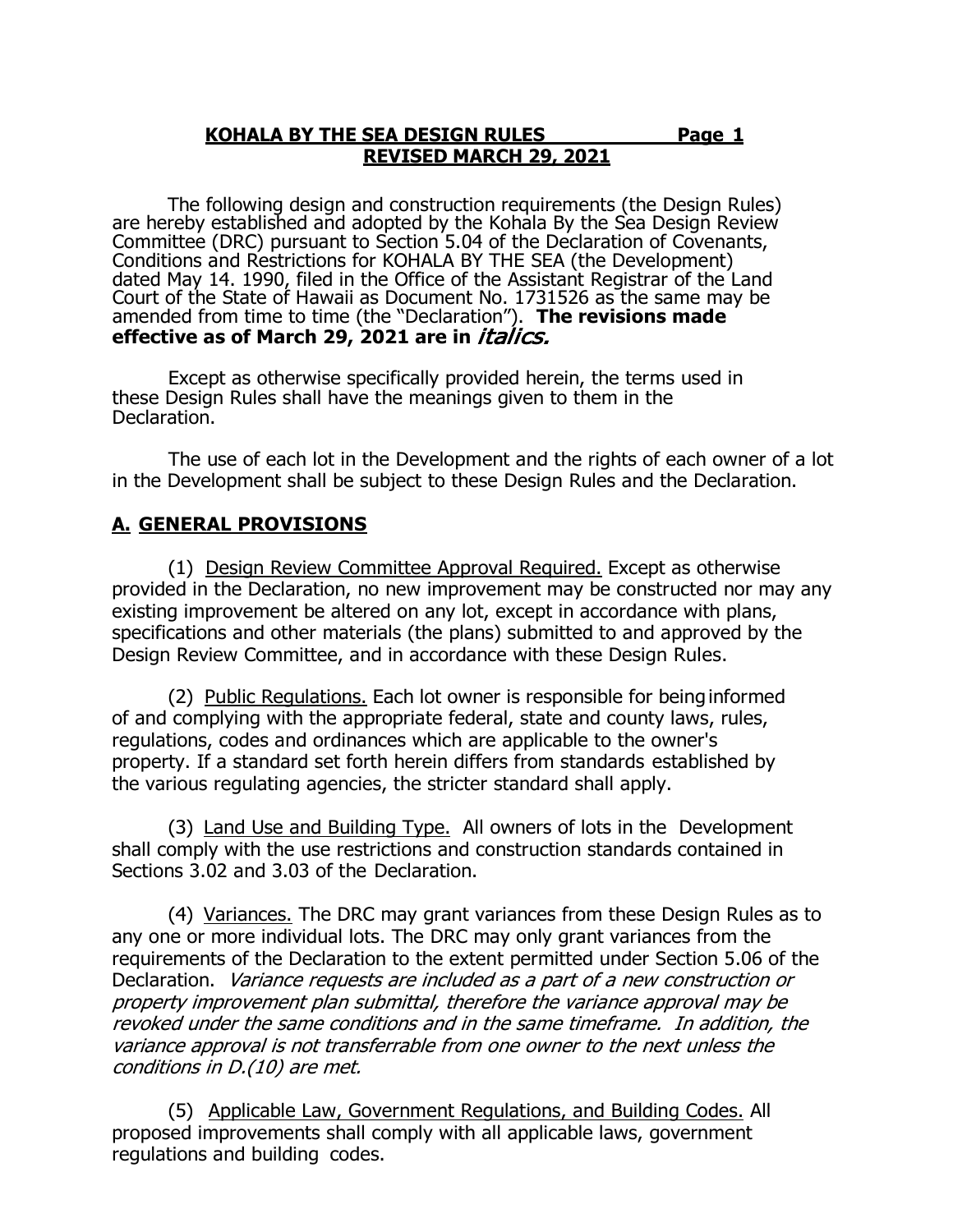#### B. **SITE IMPROVEMENT STANDARDS**

(1) Utilities. Except as otherwise provided in the Declaration, all utilities within a lot shall be placed underground. All utilities between the service poles installed by Declarant at or along road rights-of-way and a lot shall also be underground. Electric meters and panels containing such meters shall, if located at the front boundary of a lot, be placed at locations and on walls or panels of such design and materials approved by the Design Committee. Utility meters visible from the street or neighboring properties shall be landscaped and/or faced with rock, and shall be shown on submittal drawings.

(2) Sewage Disposal. No outside toilet shall be constructed on any lot. All plumbing fixtures, toilets or sewage disposal systems shall be connected to a septic tank, or other sewage system approved by the appropriate governmental authorities, (Declaration, Section 3.03(f)). Upon completion of final grading, all exposed and visible vertical standing clean out pipes shall be cut and capped to be no more than 6" above the surrounding grade.

(3) Propane Gas. Propane gas tanks shall be located in vaults, behind walls, or screened from view from neighboring properties and streets with a fence or wall and shall not be located within the setback areas. Owners must conceal the tanks to comply with gas company requirements. Variances may be allowed by specific approval of the Design Review Committee.

(4) Drainage. No owner shall construct or permit to be constructed on their lot any improvement which will create a problem of flooding, erosion, or interference with natural water flow or original runoff pattern, damaging to such lot, the common areas, or adjacent properties, nor shall any owner fail to reasonably act so as to minimize runoff damage or interfere with the natural flow of surface waters. Each owner shall provide for the installation of necessary culverts, dry wells, area drains and drainage facilities upon the owner's lot, and for keeping the culverts and drainage facilities in good repair. Water catchment systems shall not be permitted except for fifty-five (55) gallon or smaller containers used to collect rainwater to be used for landscape irrigation only.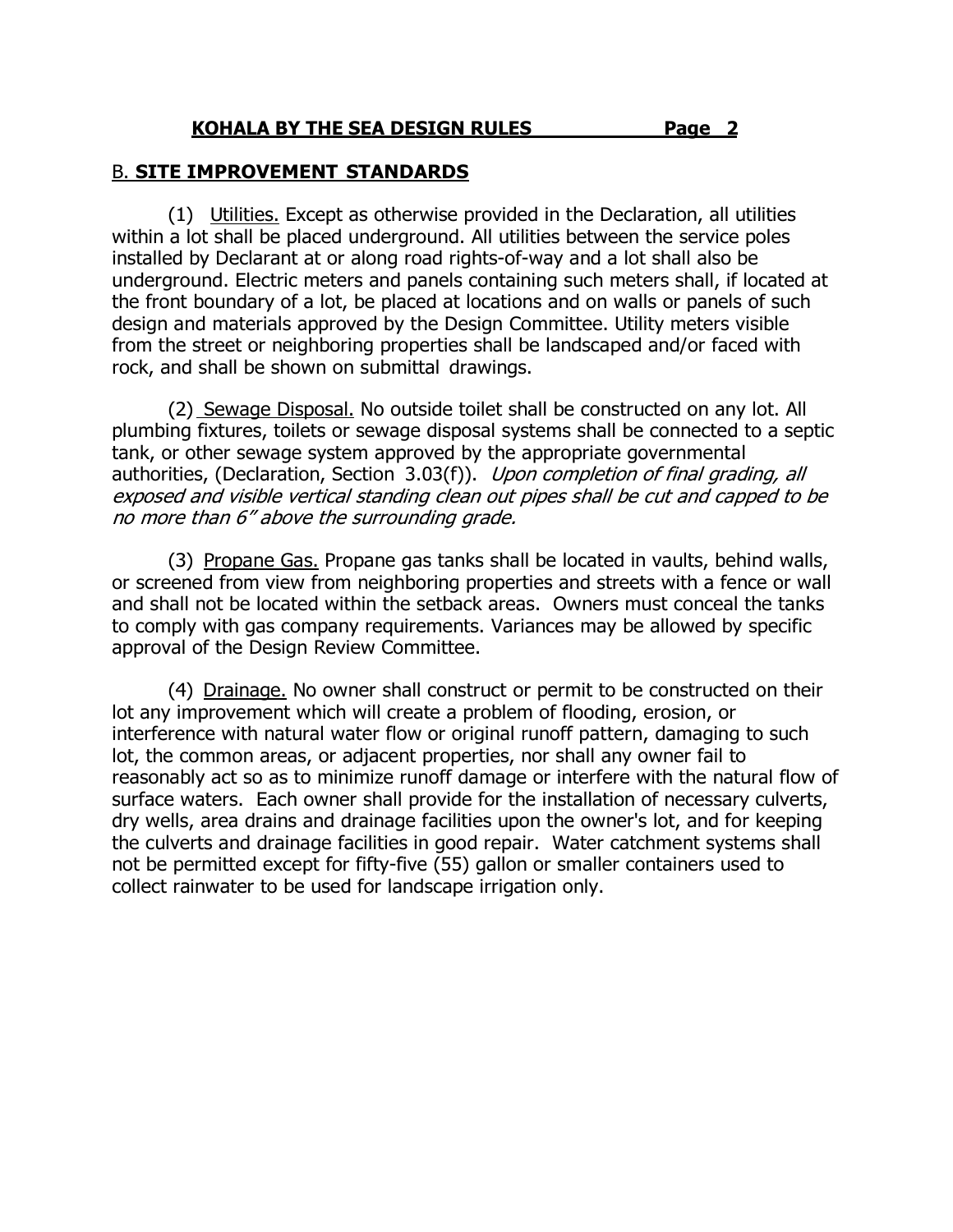#### B. SITE IMPROVEMENT STANDARDS (cont.)

(4) (cont.) Each owner shall keep all the drainage facilities and culverts so installed on the owner's lot, as well as any other drainage facilities and culverts located on the owner's lot, free and unobstructed.

(5) Required Setbacks. The required front and rear yard setbacks shall be (30) feet and the side yard setbacks shall be twenty (20) feet from the respective boundaries of each lot. In the case of flag lots and corner lots, thirty (30) foot front and rear yard setbacks and twenty (20) foot side yard setbacks shall be required as provided in Chapter 25 of the Hawaii County Code. The DRC has established building envelopes on each lot (see KBTS Topographical Map under the Design menu of KBTS website), which may impose additional restrictions on the location of buildings or structures on the lot and each applicant and Owner should consult such building envelopes prior to plan submittal. (Declaration, Section 3.03(d)).

The DRC has adopted a plan showing building envelopes for lots in the Development which may be subject to revision from time to time. The DRC may approve the construction of buildings or structures or portions of buildings or structures outside of building envelopes where such construction will not significantly interfere with ocean views from sites within building envelopes on other lots in the Development upon application for a variance by the Owner. If there are conflicting building envelopes, the decision of the DRC resolving such a conflict shall be final.

(6) No building, patio, fence, wall or other improvement except (i) a fence or wall not more than seventy-two (72) inches in height; (ii) landscaping; or (iii) driveways and walkways shall be placed in whole or in part upon or over any portion of any lot which is designated as a setback area.

No paving, except for paving of driveways, and no storage or other use of the front yard setback area shall be permitted, except that the setback area may be landscaped. No walls may be erected or placed within the first fifteen (15) feet of a setback area along any road. (Declaration, Section 3.03(d)). Pools must be fenced to meet Hawaii County requirements.

(7) Building Height. The maximum building height for any building, structure or other improvement (including landscaping) constructed or placed on a lot, shall be twenty feet (20') above the existing grades within the buildable area (as shown on the KBTS Topographical Map) where the maximum slope of the buildable area is less than fifteen percent (15%);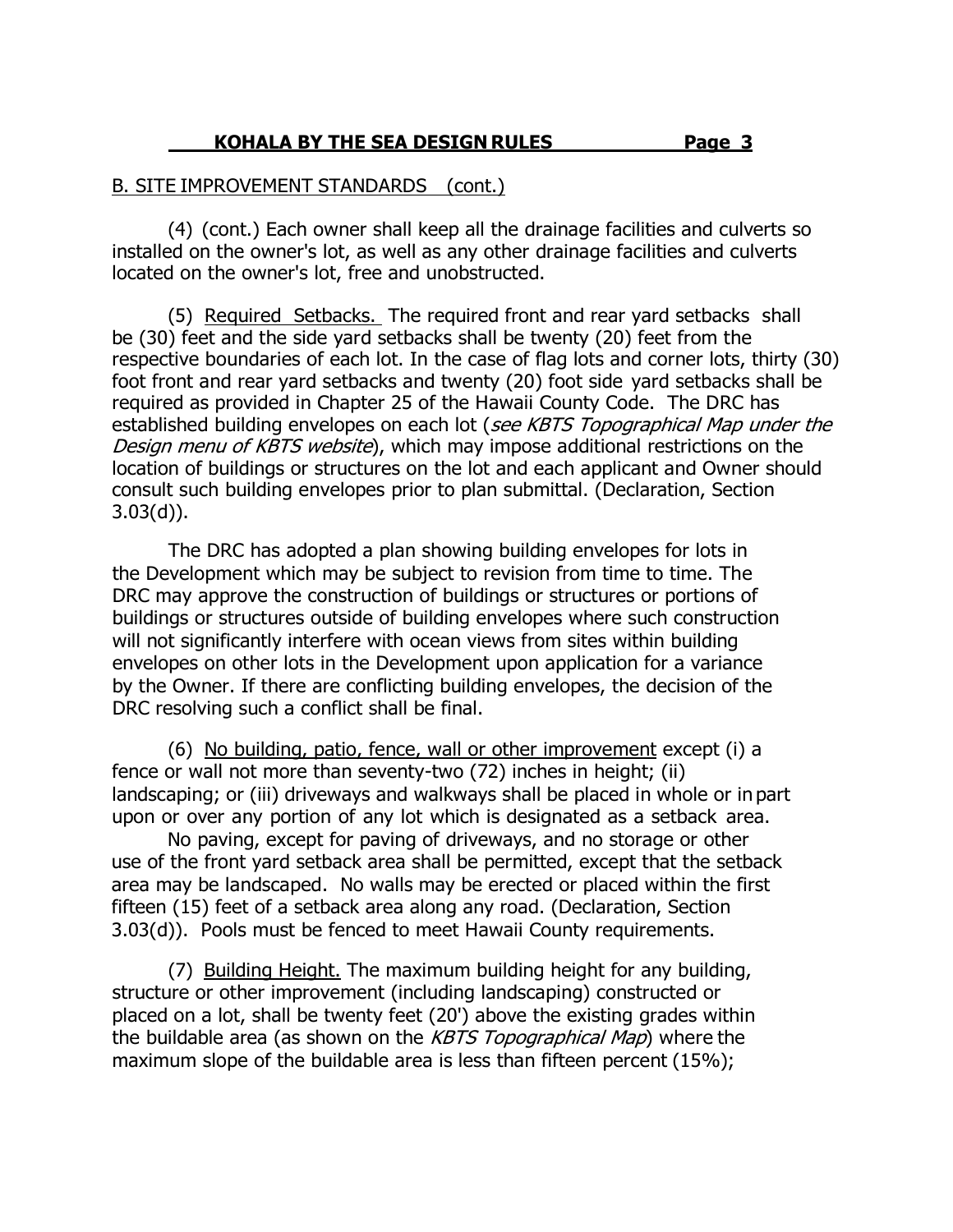#### B. SITE IMPROVEMENT STANDARDS (cont.)

(7) Building Height (cont.) twenty-five feet (25') above the existing grades where the maximum slope of the buildable area is more than fifteen percent (15%) but less than thirty percent (30%); and thirty feet (30')above the existing grades where the maximum slope of the buildable area is greater than thirty percent (30%). See attached Building Height Limits (Appendix 3) for varying sloped Lots. Note that Slope is used to determine building height.

The elevation of the slab is generally determined by resort to the median of the highest and lowest points within the building envelope utilizing the formula for determining slope and will be considered to be the existing grades; this formula may be adjusted where the particular area of the proposed slab contains unusually steep contours and an adjustment will better serve to carry out the standards of review. The calculation is as follows: Maximum elevation + minimum elevation = slab elevation. See Appendix 3.  $\mathcal{P}$ 

The DRC requires that a benchmark be located within the building envelope at the slab elevation, but not in an area where the slab will be poured. It shall be clearly marked and left undisturbed until the slab is poured. Further, the DRC requires that the elevation of the slab be certified by a licensed surveyor, and that survey shall be kept in the recordsof the DRC until the final inspection of the home is complete. The DRC may require additional building envelope survey stake(s) when a building is on or near a setback line to ensure that the slab is within the building envelope. This work shall be done at the expense of the owner.

 (8) Site Grading. This section supplements (and does not replace) Declarations Section 3.02(q) and 3.03(j). Grading shall be kept to a minimum and shall be blended with the natural contours of the lot, *specifically*.

(a) No cuts, grading, or fill is allowed within 5'-0" of any rear and/or side property line. (b) Cuts of greater than 5'-0" or fills of greater than 4'-0" shall require a plan prepared by a civil engineer licensed in the State of Hawaii.

(c) Pads for homes shall utilize stepped foundations to avoid large cuts or fills. Cut or fill greater than 5,000 cubic yards shall require special written Design Review Committee approval and will not be permitted except under unusual circumstances. Verification of the amount of cut and fill must be provided by the Owner's civil engineer as part of the Final Plan Submittal.

(d) Grading shall be contoured, with no cut or fill banks greater than thirty-three (33%) unless specifically approved by the Design Review Committee to meet unusual site conditions. This 33% grading requirement applies whenever contours on the Lot are disturbed or "regraded". The existing grade cannot be made steeper than it was and the grade of the new slope must be 33% or less or else the new site grading has to incorporate retaining walls. The final survey must confirm that the final grades on the Lot are either the exact natural grades or are under 33% for any regraded slope.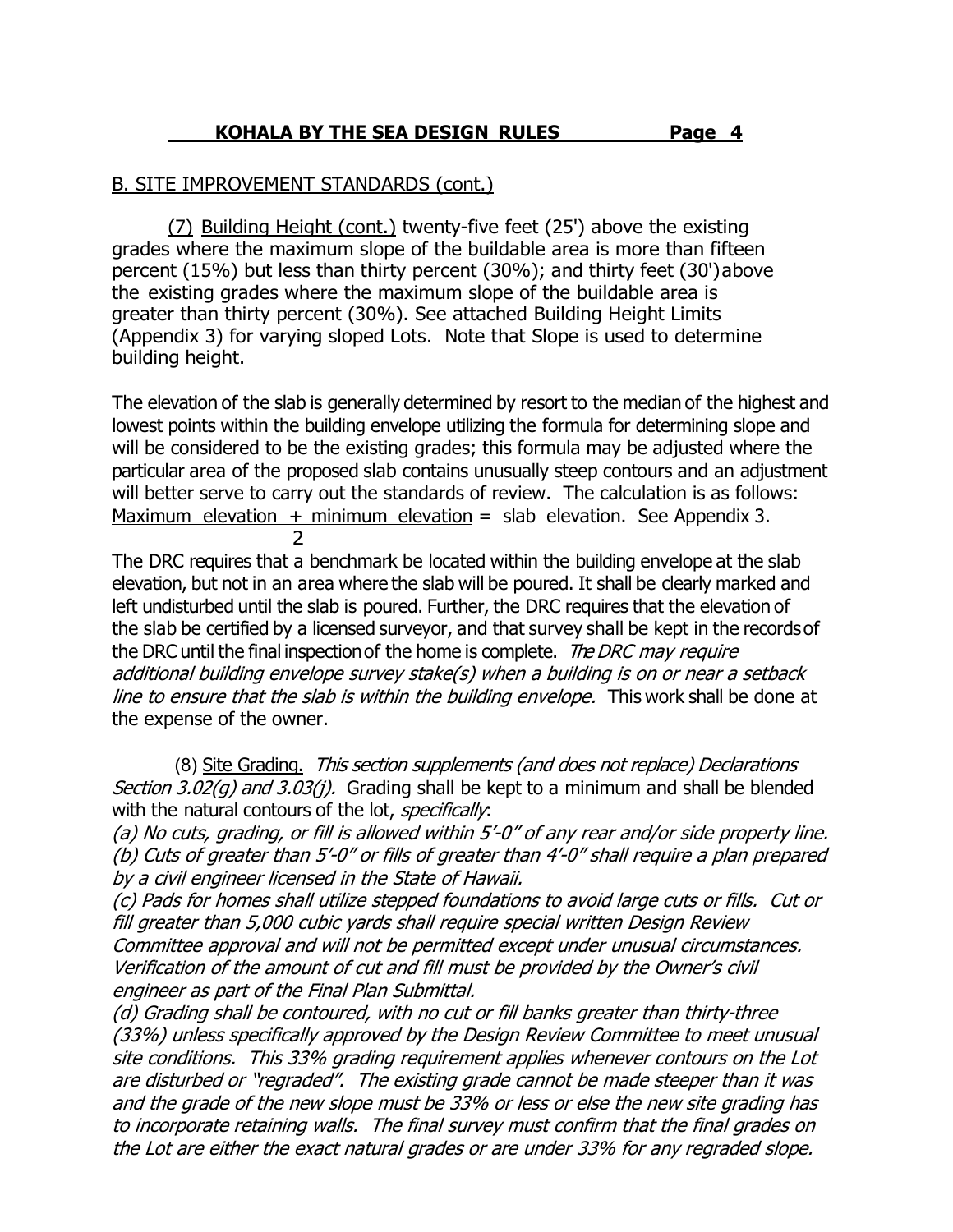A series of retaining walls shall be stepped-terraced with a minimum horizontal step of four feet (4') clear between retaining walls.

Where the proposed grading on any lot requires a permit from the County of Hawaii or a conservation plan approved by a Soil and Water Conservation District, a copy of the permit or approval shall be delivered to the Design Review Committee prior to the commencement of grading work or improvement on the lot.

Each owner shall control the emission of dust and other airborne particles while performing any grading, grubbing or fill work on any lot, so as to minimize the inconvenience and annoyance to other lot owners, both during site preparation and subsequent construction. As part of the final submittal, the owner shall provide a Construction Dust Mitigation plan addressing the measures in the Hawaii Department of Health Fugitive Dust Fact Sheet available on the Kohala By The Sea website under the Design menu or directly at https://health.hawaii.gov/cab/files/2019/04/Hawaii-Fugitive-Dust-Fact-Sheet-April-2019.pdf. Each owner shall also provide erosion and mud control measures as necessary to prevent silt or mud from being washed or tracked from the property. Roadways shall be routinely washed of any tracked silt or mud during site improvement or construction. All such steps and preventative efforts shall comply with current rules of the State of Hawaii Department of Health, Hawaii County laws, Special Management Areas requirements and such other statutes, rules or regulations as may be adopted.

(9) Dwelling Requirements. Each single-family dwelling erected on a lot in the Development shall have a total floor area of not less than two thousand (2000) square feet, exclusive of lanais, porches, patios, garages, exterior stairways and landings; provided, however, that if a single-family dwelling is financed by means of a Farmers Home Administration (FHA) loan, the maximum permissible sized dwelling under the FHA 1000 program will be permitted. Each single-family dwelling shall be single story unless split-level or two-story construction is specifically approved for that lot by theDesign Committee.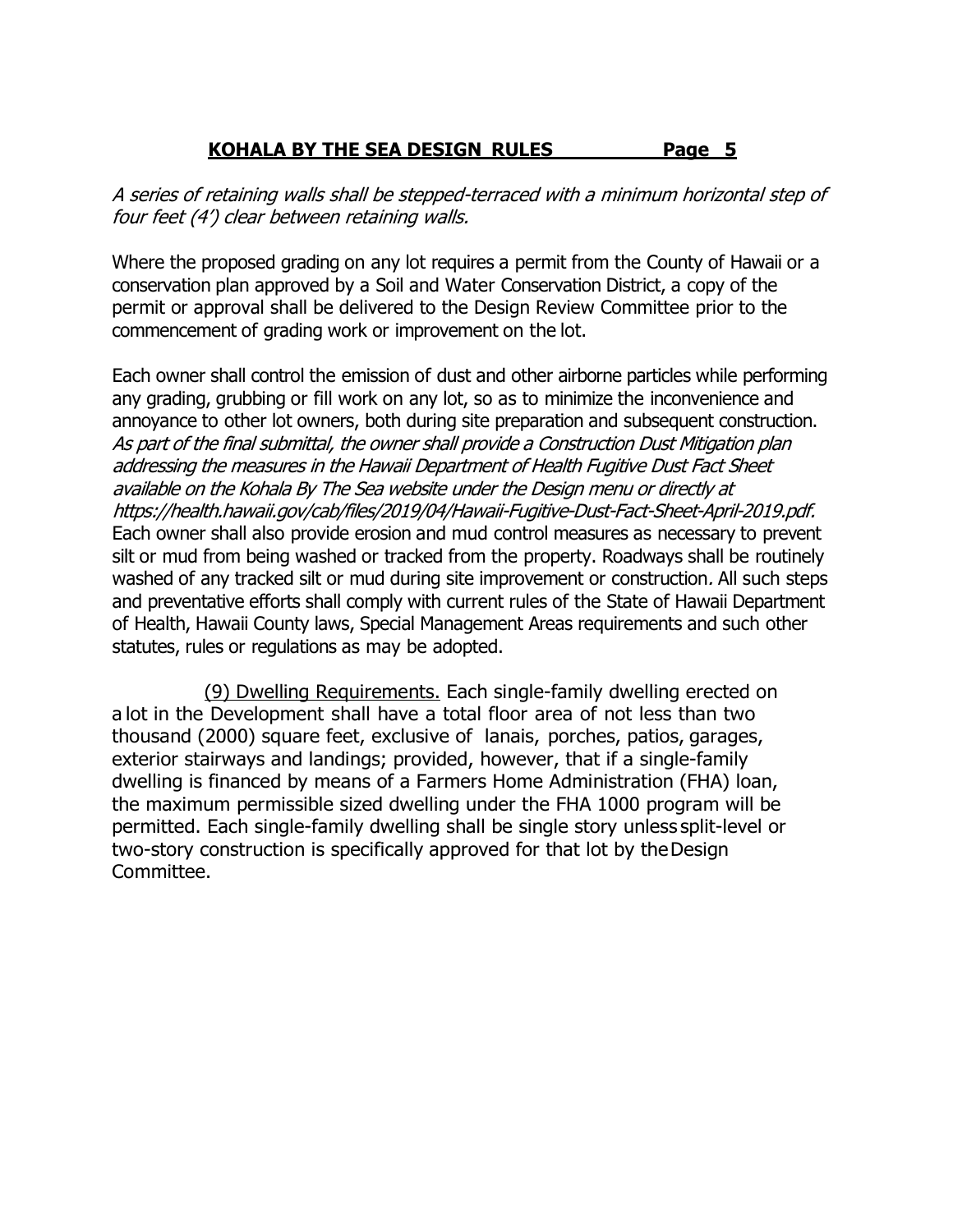## B. SITE IMPROVEMENT STANDARDS (cont.)

 (10) Construction Schedule. Except for improvements in the nature of landscaping, every improvement constructed on a lot, once construction is begun, shall be completed within twelve (12) months or such other time period (longer or shorter) as may be specifically permitted or imposed by the Design Committee. Improvements not completed within such time period, improvements for which construction is interrupted for ninety (90) days, and improvements partially or totally destroyed and not rebuilt within such time period shall be deemed nuisances. Surplus material may not be stockpiled or stored beyond the 12-month construction period.

The time for completion of any construction, repair or rebuilding shall be extended for a period of time equal to the number of days during which construction is prevented or unreasonably interfered with because of strikes, lockouts, embargoes, unavailability or shortages of labor or materials, wars, insurrections, rebellions, acts of God or other causes beyond the owner's reasonable control (financial inability excepted).

 (11) Landscaping Planting. Within twelve (12) months after completion of construction, the owner shall complete the installation of the landscape planting, including appropriate irrigation as approved by the Design Review Committee. Landscape planting shall be located throughout the buildable area and into the setbacks totaling twenty percent (20%) of the entire lot area.

To better preserve makai views, landscape planting with a mature height exceeding six feet (6') within the setback areas, shall be permitted by specific approval of the Design Committee. Further, certain trees known to grow in excess of 20 feet high are prohibited, including Ficus, Banyan, and Monkeypod trees and others to be determined by the DRC. The maximum height allowed for any planting is 20 feet, except for palm trees, which have no height limit. For new construction, the Design Review Committee will disallow any of the above-named trees, and any othervariety known to impede ocean (makai) views. If such trees are planted, and not approved by the DRC, they must be removed at the owner's expense within 30 days of notification.

Note: The CC &R's stipulate that we may not, in general, block neighbor's ocean views and so, there may be instances where trees 20 feet in height may block views and may have to be trimmed to lower levels orremoved. (Declaration Section 3.03(m))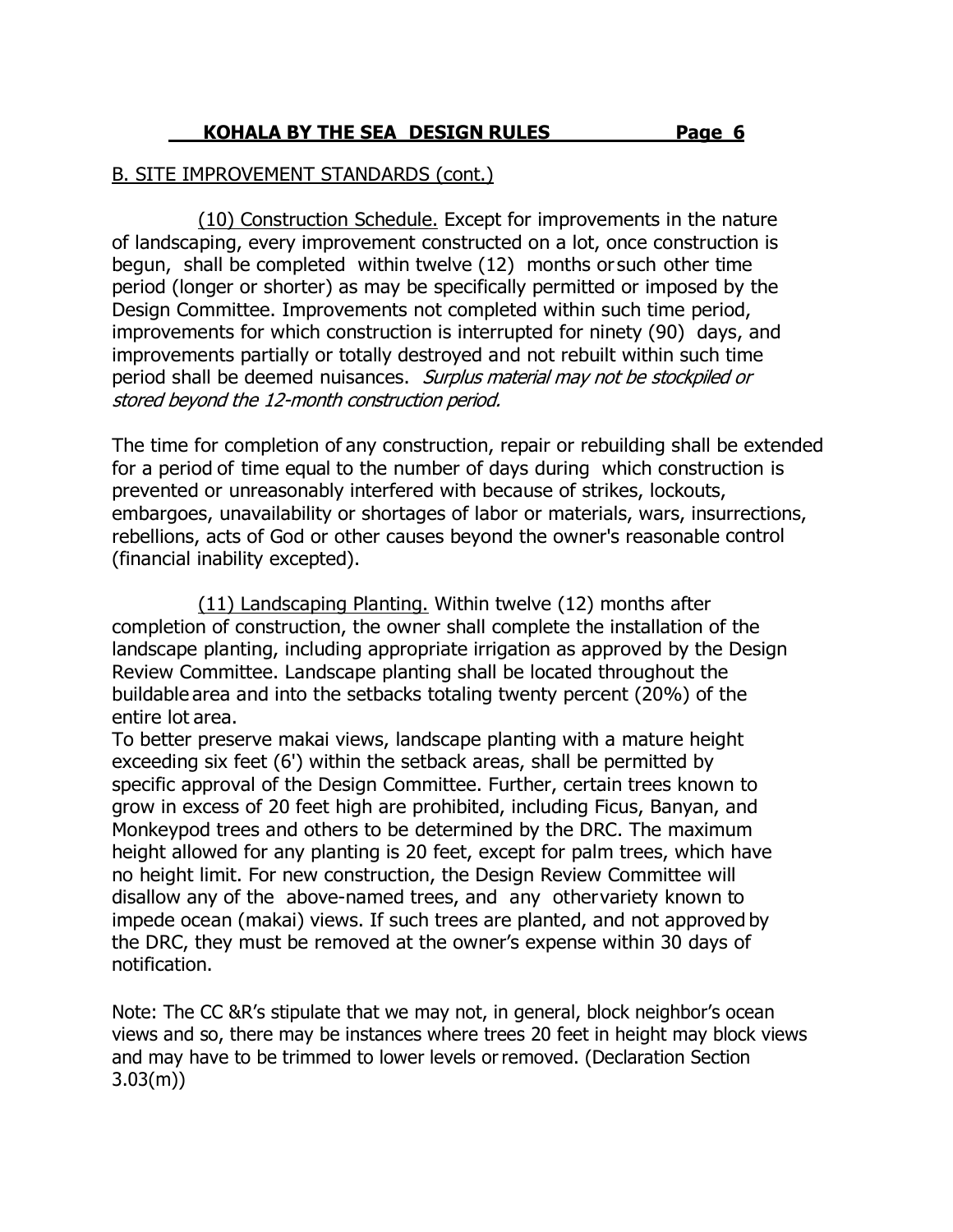### B. SITE IMPROVEMENT STANDARDS(cont.)

(12) Mechanical Equipment and Trash Enclosures. Mechanical equipment and trash receptacles shall be screened with a fence or wall and may not be located within the building setback area. Equipment noise, measured at the complainant's property line, shall be mitigated with sound attenuation adequate to reduce the noise level below 60 decibels. Testing shall be performed by an acoustical engineer or other professional at the expense of the complainant.

(13) Utility Sleeves. Installation of a four-inch (4") utility sleeve at the common area beneath the driveway apron (connecting street and driveway) shall be required. The installation of a four-inch (4") utility sleeve beneath the driveway six feet (6') into the lot from the driveway apron shall be encouraged for the owner's personaluse.

(14) Off-Street Vehicle Storage. Permanent or routine storage of vehicles, exclusive of in a garage, is limited to two (2) vehicles. "Garage" is defined as a vehicle storage structure fully enclosed with a garage door.

(15) Lumber and Exposed Structural Posts. All non-dimensional exterior lumber, on trim or posts, which are not from a certified mill, must be approved by the Design Review Committee. The minimum size for any exposed structural posts will be 6" x 6" nominal.

(16) Firewise Construction Guidelines. The DRC adopted the National Firewise Committee guidelines. Firewise information will be distributed by the DRC to owners, or displayed on a bulletin board within the community, or is available from the Firewise Committee chair.

## **C. ARCHITECTURAL STANDARDS**

(1) Architectural Character. The purpose of the Design Rules is not to create look-alike residences, but to promote harmonious and compatible design and to protect and enhance property values throughout the Development. In so doing, Kohala by the Sea shall set an architectural character that is appropriate to Hawaii, that has a sensitivity to the blending of Hawaii's architectural forms and environment, complementing rather than dominating, architecture that is designed with consideration to the site, the sun, the wind, and the views, that blends the interior to the exterior with wide lanais and generous roof forms and eaves, constructed of natural materials; architectural character that is Hawaii.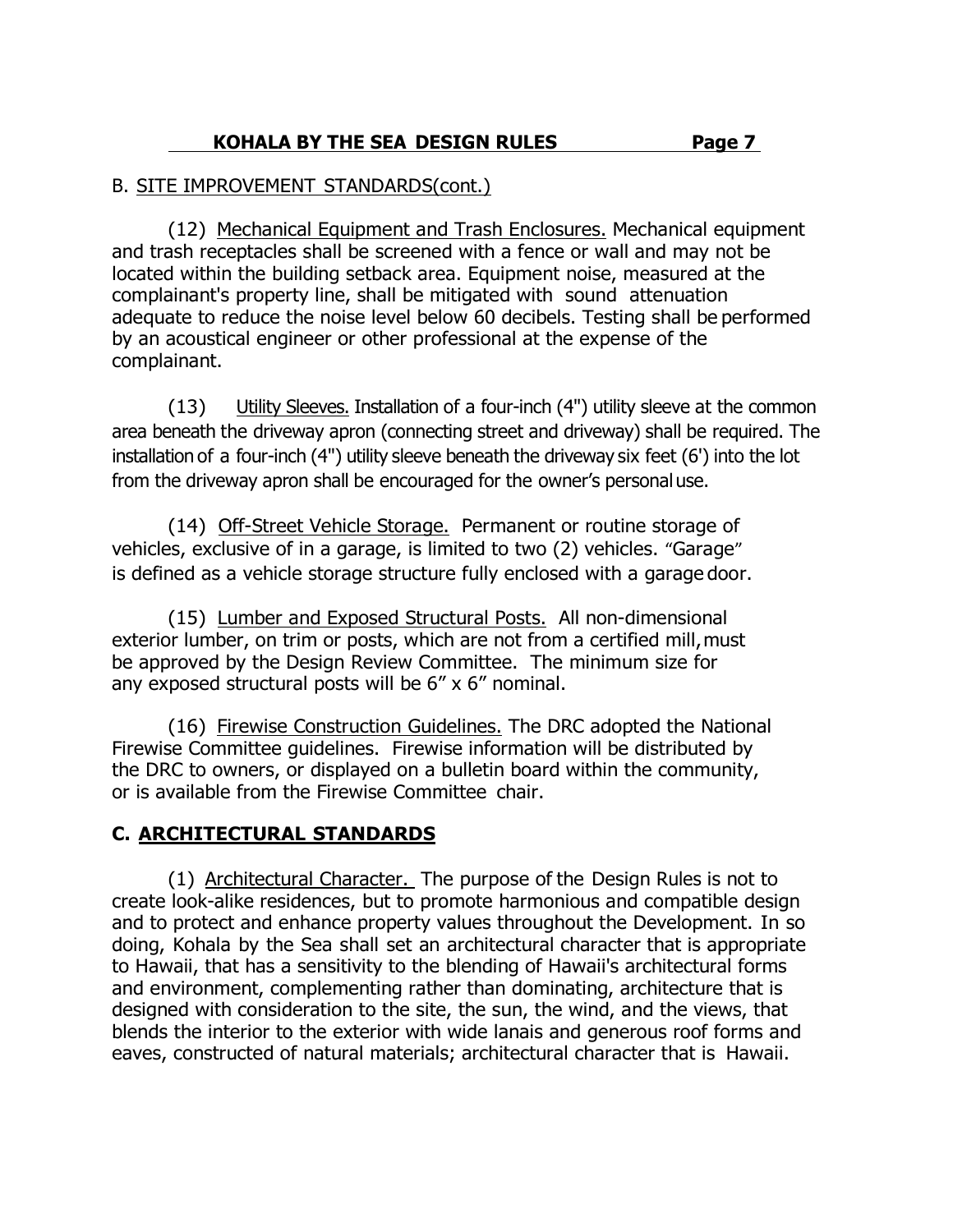#### C. ARCHITECTURAL STANDARDS (cont.)

(1) Architectural Character (cont.).

Geodesic domes, A-frames, kit type construction and panelized homes are prohibited. Limited period and regional type designs shall be allowed by specific approval of the DRC.

(2) Materials. The materials used for structures shall be new and of a quality consistently associated with that used in quality buildings. All building materials shall be installed in a neat and workmanlike manner, consistent with generally accepted construction practices. No used buildings shall be placed on any lot, nor shall any used lumber or materials be a part of the construction of any improvement. Notwithstanding the generality of the foregoing, however, aged materials may be used in the construction of improvements to achieve a desired aesthetic effect with the approval of the DRC.

(3) Foundation and Support Structure. Perimeter exterior siding material shall extend to grade (except as required by Hawaii County building codes). Open, exposed under floor structure or skip sheathing shall not be permitted. Exterior walls shall be supported by continuous perimeter concrete foundation footing. Post and pier supports at exterior perimeter walls are prohibited. Exposed foundation sections shall be coated to match exterior colors.

(4) Exterior Walls. The building material of the exterior walls of all dwellings shall be wood, masonry, stucco or composite materials byspecific approval of the Design Committee. No bare wood shall be exposed.

All exterior surfaces of all improvements shall be in neutral or earth shades. Colors used shall be subdued to compliment and blend with the surrounding natural landscape and environment. Samples of exterior colors shall be submitted to the DRC for review and approval. Plywood siding shall be allowed when all joints are concealed with boards or battens with a minimum size and spacing of  $1 \times 3$  at  $16$ " on center. Walls in excess of twelve feet (12') high shall be broken and interrupted with *horizontal* offset or an intervening lanai or veranda. All exteriorelevations shall have a minimum of two (2) wall planes. The wall and roof offset shall be a minimum of 2'-0". Exterior wall and roof offsets are not required for detached outbuildings such as a guest hale or garage as long as the main house meets the exterior wall and roof offset requirements.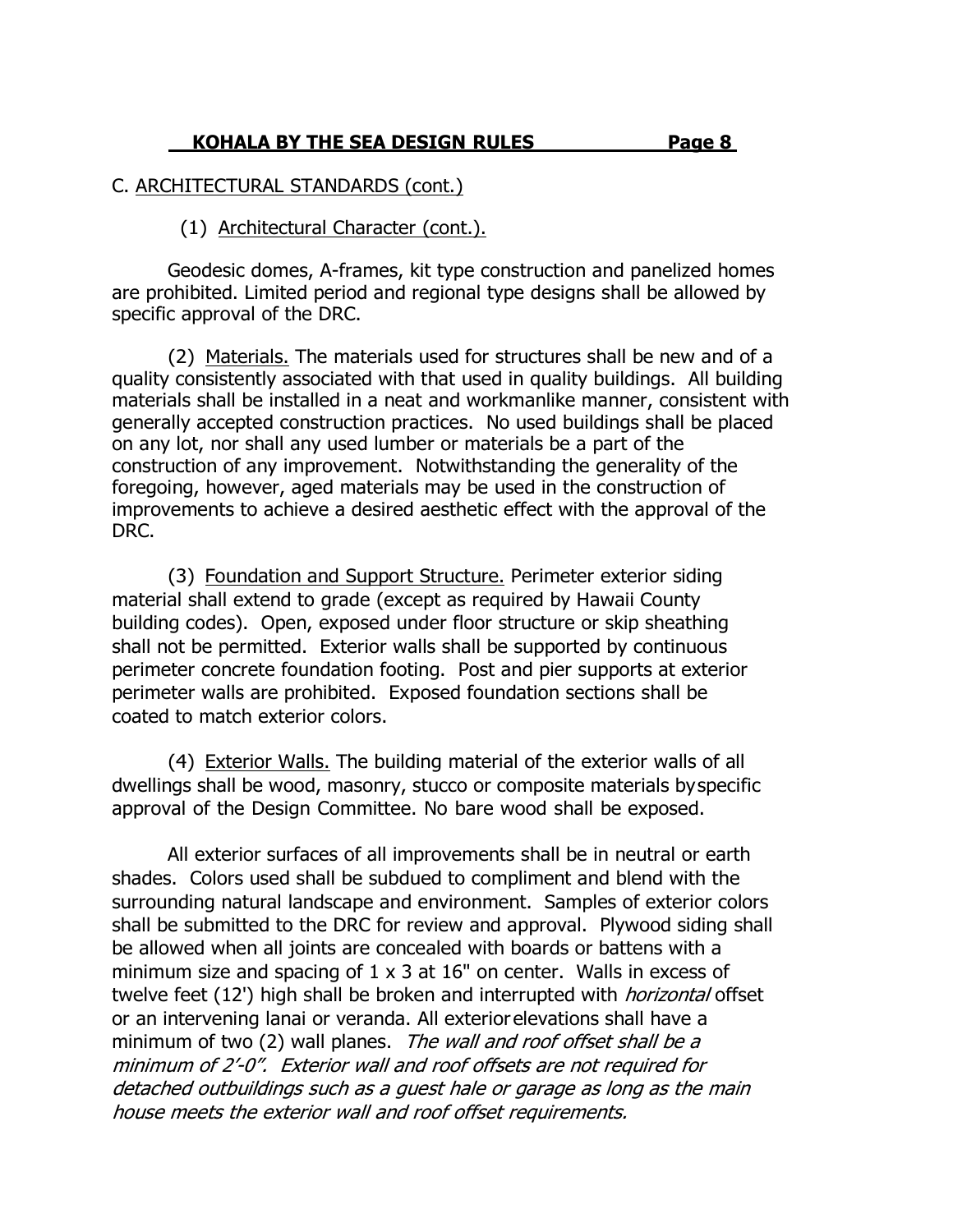#### C. ARCHITECTURAL STANDARDS (cont.)

(4) Exterior Walls (cont.).

 Exterior walls paralleling the building setback lines (without offset or undulation) shall not be allowed.

(5) Roofs. Roofs shall be of ceramic or concrete tile, slate, high relief fiberglass reinforced composite shingle, (Celotex Presidential Series with 1/2" shadow line or equal), architectural standing seam metal in dark color shades, copper, or other materials by specific approval of the DRC. Corrugated metal roofs are specifically prohibited. Wood shake roofs are not allowed because of their flammability. In addition to corrugated metal roofs, shed, straight gable and mansard roofs are also not permitted. Full hip or hip and gable combination roofs are encouraged. All re-roofing applications must adhere to Firewise construction guidelines. Flat roof sections are permitted on a case-bycase basis as long as such areas do not exceed 25% of total roof area.

Single pitch roofs shall have a minimum pitch of 4 in 12 and a maximum of 8 in 12. The lower portion of a double-pitch roof shall have a minimum pitch of 3 in 12 and a maximum of 4 in 12. The upper portion of a double-pitched roof shall have a minimum pitch of 6 in 12 and a maximum of 8 in 12. Flat roofs shall be permitted only by specific approval of the Design Review Committee.

Main structure roofs shall have a minimum of six (6) planes. Detached accessory structures shall have a minimum of four (4) planes. The minimum of roof eave overhang from structural walls or support shall be forty inches (40").

(6) Solar Heating Systems. Roof panels for solar heating systems should be sited so as to minimize their visibility from the roads and adjacent lots within the Development. All such roof panels shall be mounted in a plane parallel to the plane of the roof and shall be subject to review and approval by the DRC. Refer to the separate rules and guidelines adopted for solar energy devices concurrently with the April 17, 2015 revisions (see Kohala By The Sea website under the Design menu).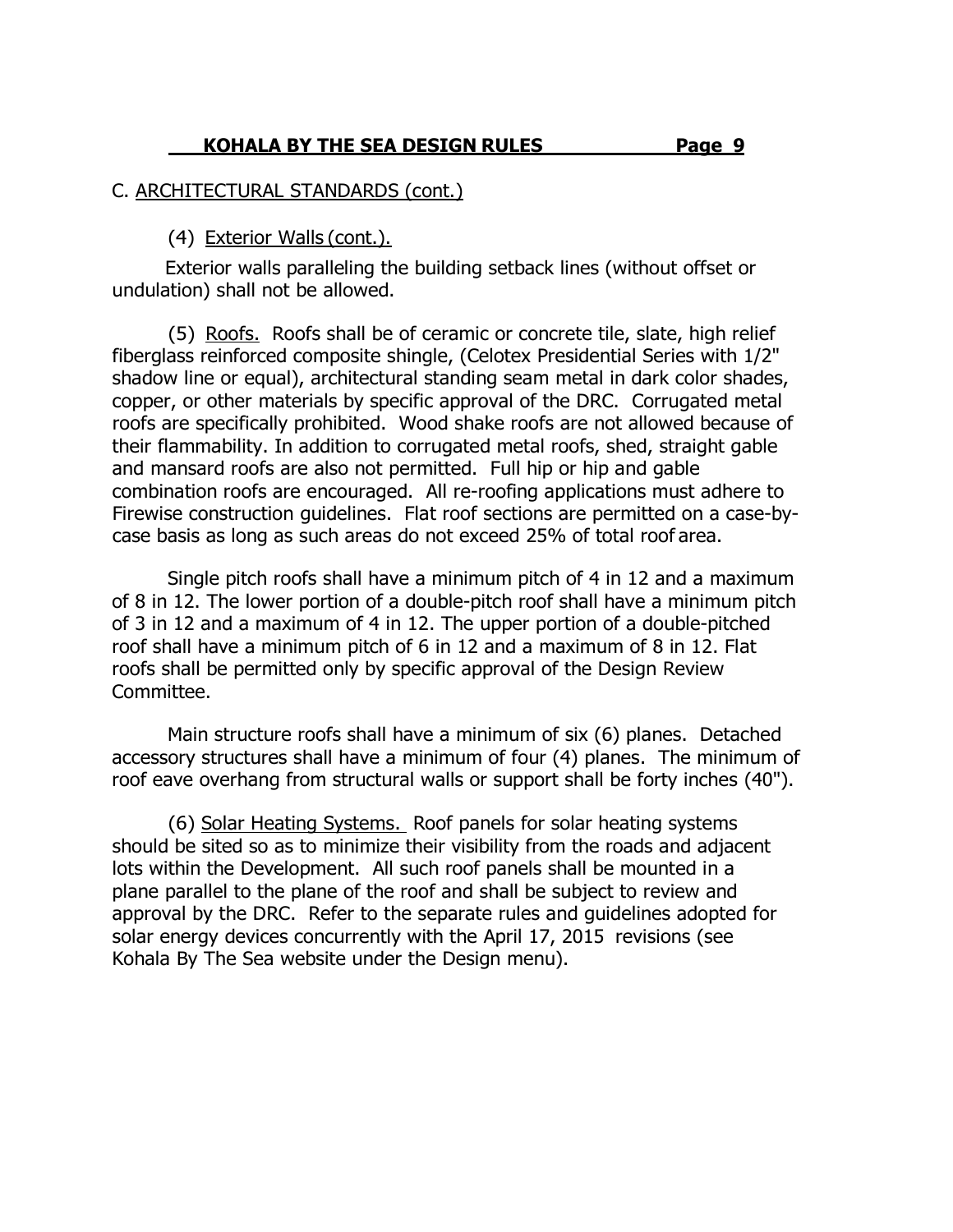#### C. ARCHITECTUAL STANDARDS (cont.)

(7) Glare Prevention. No highly reflective finish, other than glass (which, however, may not be mirrored), shall be used on exterior surfaces, including without limitation, roofs, exterior walls, retaining walls, doors, trim, fences, pipes, permanent outdoor equipment, mailboxes and newspaper tubes.

(8) Chimneys. Chimneys are permitted but shall be subject to the review of the DRC in regard to height material, color, spark arrestor and appearance.

(9) Parking Requirements. Each single-family dwelling constructed on a lot shall have as an accessory thereto a garage large enough to accommodate at least two (2) automobiles. In addition, two (2) guest parking spaces shall be provided on each lot. (Declaration Section 3.03(c)).

(10) Abandoned Construction. If construction of a dwelling or any other improvement is at any time abandoned, the lot owner shall cause the lot to be cleared and returned to its original condition until recommencement of construction, except that landscaping and other features which, in the opinion of the DRC are an asset to the appearance of the property, shall be left in place.

(11) Driveways. Driveways shall use asphalt or concrete pavement, or other materials approved by the DRC, provided that the portion of the driveway between the road pavement and the front yard setback of any lot shall be paved with either asphalt or concrete. Other paving material may be approved by the DRC on a case-by-case basis.

(12) Exterior Lighting. Exterior light sources including landscape and exterior house lighting shall not have bulbs visible from neighboring properties and streets. Lighting shall be canopy type garden and up/down wall sconce lighting or other by specific approval of the DRC. Lighting for tennis, basketball court and other recreational facilities is prohibited. Pool and spa lighting shall be permitted.

(13) Chain Link Fences. No chain link fencing shall be permitted, except where approved by the DRC for minor installations, such as dog runs. Such installations shall not be visible from neighboring lots and roadways.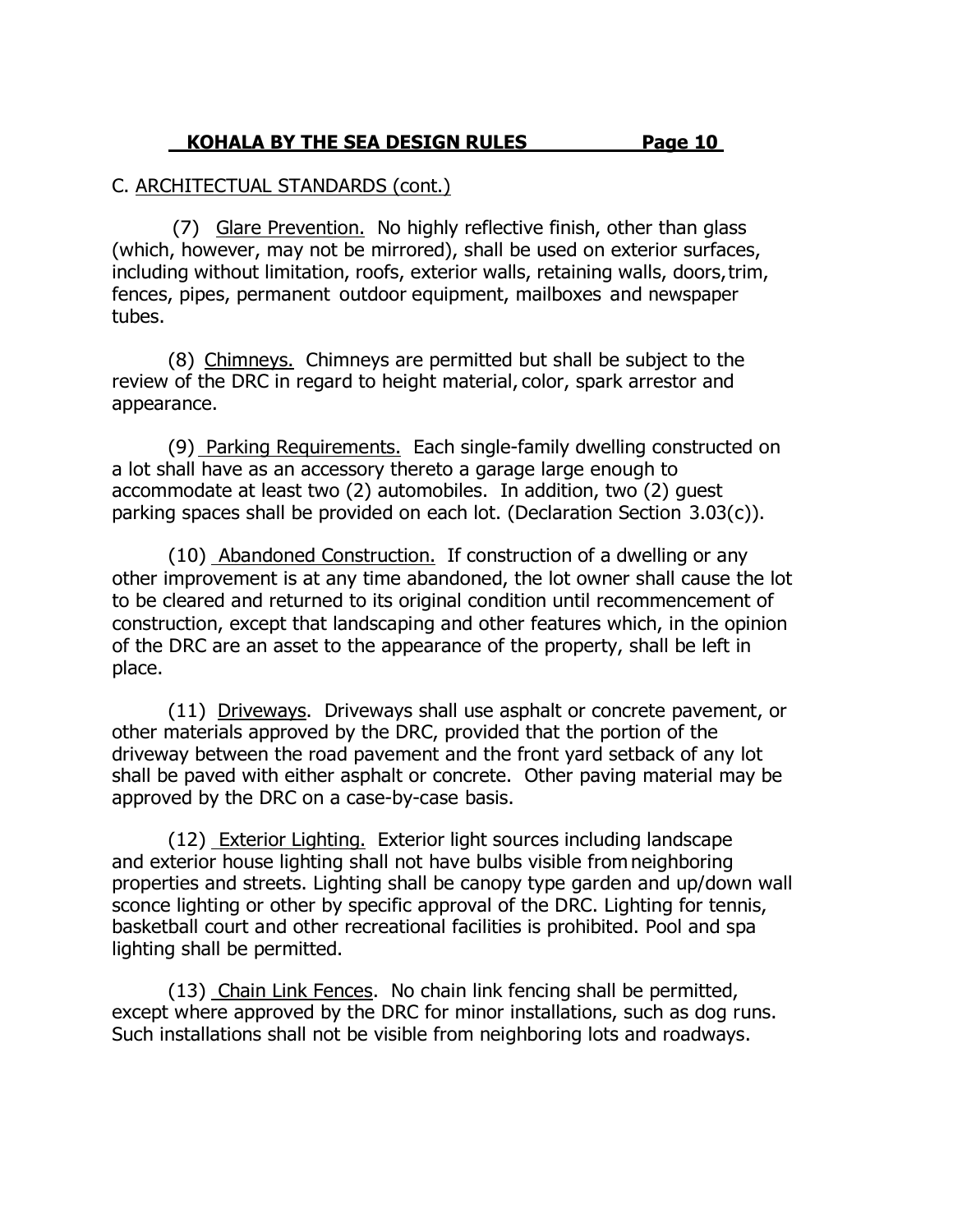## C. ARCHITECTUAL STANDARDS (cont.)

(14) Agriculturally Related Improvements. All agriculturally related improvements shall be subject to special review as to placement on the lot, materials used and design with respect to the functional nature and use of such improvements. The architectural design requirements of materials, roofs and exterior walls for such improvements may be modified by the DRC where appropriate for the intended and actual agricultural use. Floriculture or nursery structures may, for example, utilize shade cloth material for the roofs or sides; equipment, storage and processing structures may be partially enclosed or utilize metal siding or roofing materials provided such structures incorporate other design features and color finishes to enhance their visual appearance, are not open to road view, blend with the surrounding landscape, are maintained in good repair and condition and are used for continuous, full time agricultural purposes. The DRC may require special landscaping or screening, where appropriate for agriculturally related improvements. These modifications as to materials for agriculturally related improvements shall not apply to any single-family dwelling, guesthouse or garage used in connection with such dwelling or guesthouse.

(15) Skylights. Skylights visible from neighboring properties and streets shall be tinted.

## **D. REQUIREMENTS AND PROCEDURES FOR SUBMISSION AND APPROVAL OF PLANS**

As provided in the Kohala By The Sea Declaration of Covenants, Conditions and Restrictions (CC&R's), the DRC exists to maintain high standards for the development, design, and use of the property. Four parts are required by the DRC to confirm proposed improvements are in compliance with these Kohala By The Sea Design Rules. ((see A.(1), above). The four parts are:

Part I - Application for Construction of Improvements (see (1) and (2)a. or (2)b.) below) Part II - Pre-Design/Conceptual Design Meeting Checklist (see (1) and (2)a. or (2)b.) below) Part III - Preliminary Submittal Checklist (see (3)a. below)

Part IV – Final Submittal Checklist (see (3)b. below)

Each completed part shall be submitted at or with the appropriate meeting or submittal.

The plan submittal procedure and review fees will differ depending on whether the submittal is for construction of a new home (see (2) A., below) or for improvements to an existing home such as a swimming pool, garage addition, guesthouse, etc., (see (2) B., below).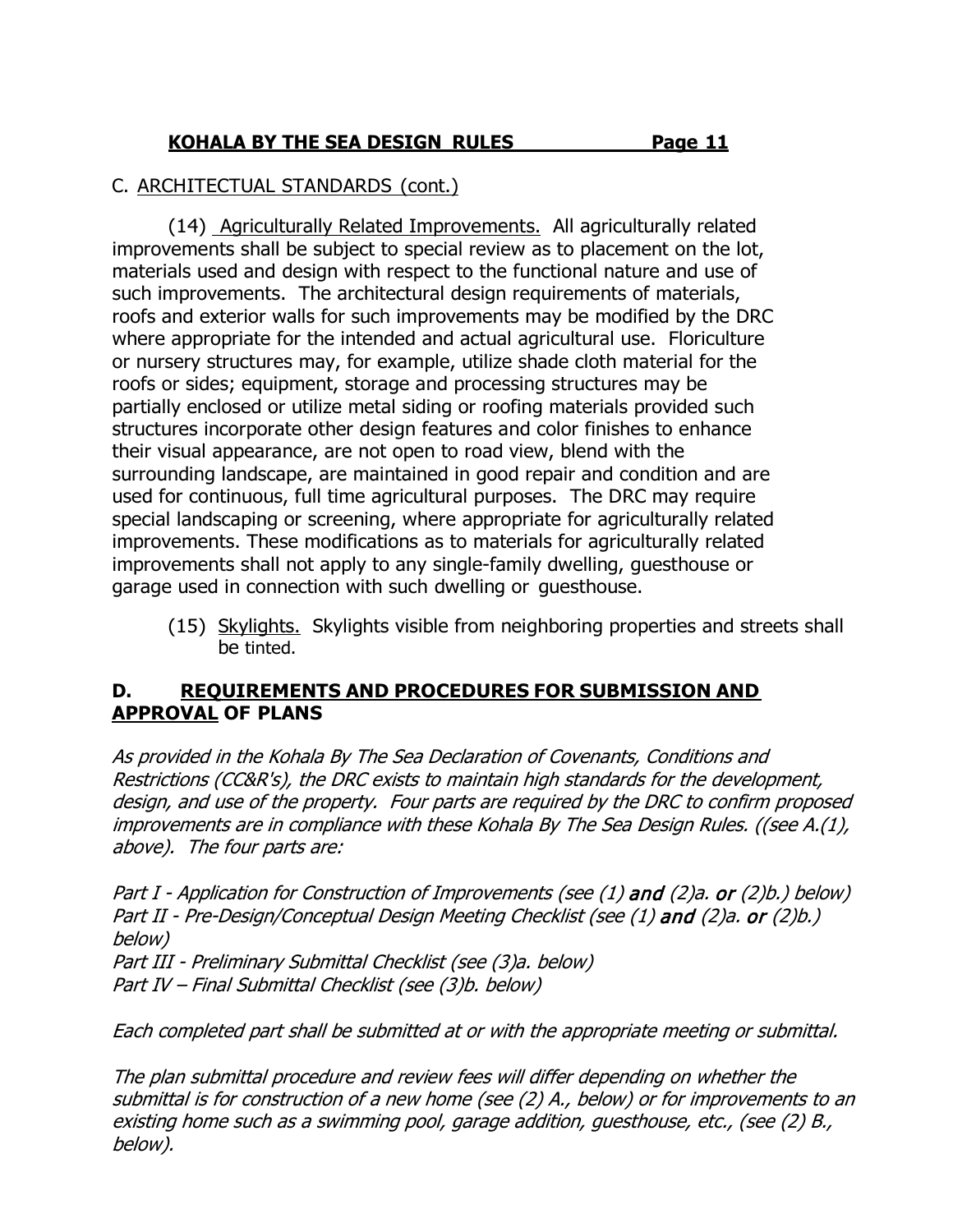(1) Pre-Design/Conceptual Design Meeting (Optional) The owner and/or owner's architect may meet with the Association Architect to review the design requirements and submittal procedures and review freehand conceptual design diagrams or sketches. Prior to the meeting (if scheduled), both Part I – Application for Construction of Improvements, and Part II – Pre-Design/Conceptual Design Meeting Checklist shall be completed and required documents and the appropriate fee (see D.(2)A. or B. below) shall be submitted to the Association Community Manager. Although optional, this meeting is highly recommended to help ensure a smooth submittal and review process. The Association Architect's fee is \$400 for this meeting and shall be submitted when the meeting is scheduled.

If no meeting is necessary, proceed to (2) a. for new construction or (2) b. for improvements to an existing home, immediately below.

(2) a. Submittals and Fees For New Construction. A nonrefundable New Construction fee of  $$2800$  is required to accompany Part I – Application for Construction of Improvements and Part II – Pre-Design/Conceptual Design Meeting Checklist (even if no predesign/conceptual design meeting is necessary). This fee covers the Association Architect's review of both the preliminary plan (Part III) and final plan (Part IV).

In addition, if the Association Architect is required to perform the inspections described in D.(4)(c,d,e) below, each inspection shall be \$400, borne by the Applicant and billed separately. Whether the Association Architect or another member(s) of the DRC performs the inspections is at the sole discretion of the DRC based on the anticipated complexity of the inspection.

Review costs in excess of these fees shall be borne by the Applicant and based on the current hourly rate charged by the Design Review Committee and/or their representative *(currently at \$200/hour)*.

Additionally, a separate refundable deposit of \$2000 is also required at the time the New Construction Fee above, is paid. This refundable deposit will be held until all County and DRC final inspections are completed. The deposit less any deductions for Association costs or expenses will be refunded within 30 days of completion of inspections. A separate check shall be submitted for this deposit.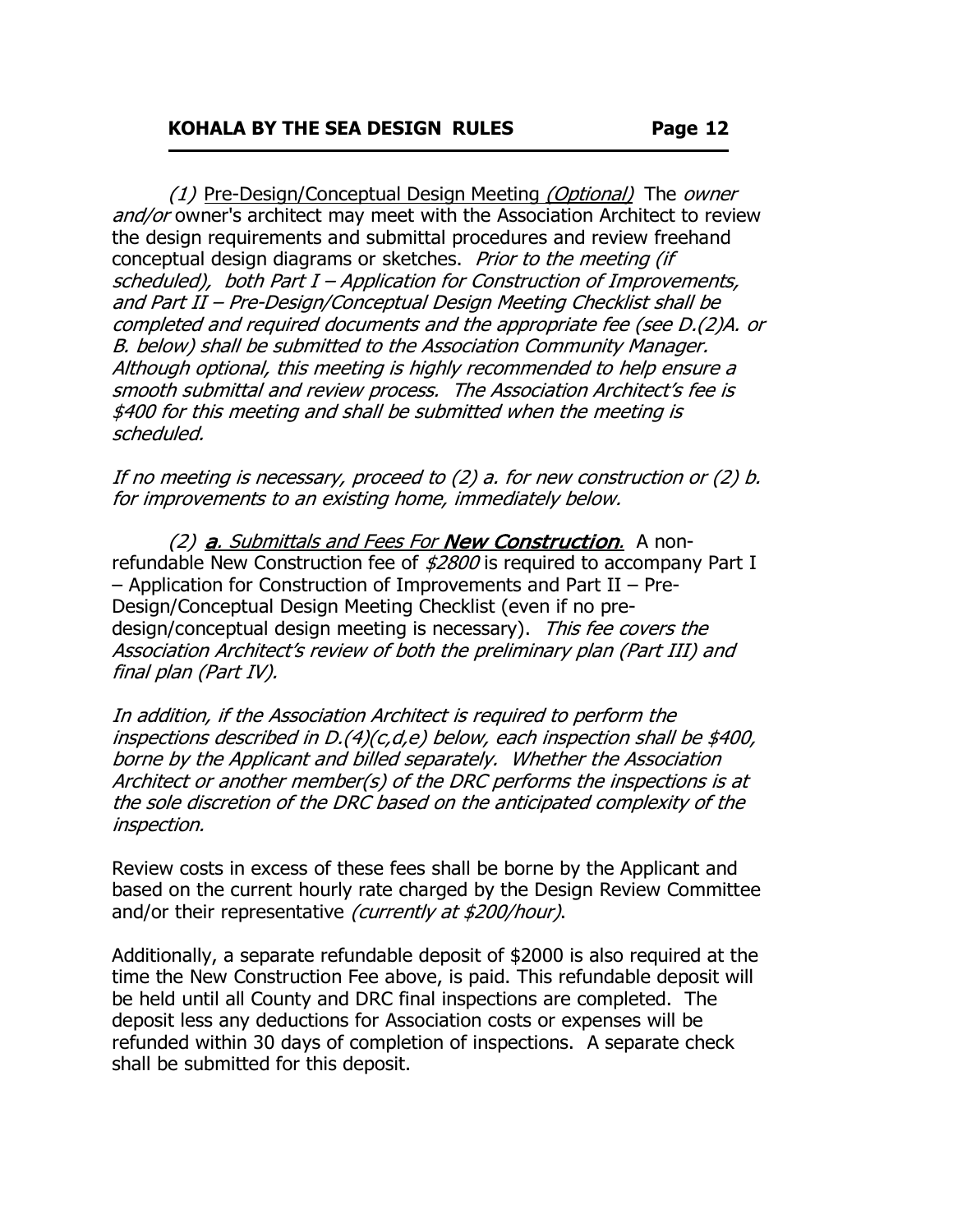#### D. REQUIREMENTS AND PROCEDURES FOR SUBMISSION AND APPROVALOF PLANS (cont.)

(2) b. Submittals and Fees For Improvements to an Existing Home. A non-refundable Property Improvement Fee of \$800 is required to accompany Part I – Application for Construction of Improvements and Part II – Pre-Design/Conceptual Design Meeting Checklist (even if no predesign/conceptual design meeting is necessary). This fee covers the Association Architect's review of both the preliminary plan (Part III) and final plan (Part IV) for any submittal for an additional improvement, renovation of an existing dwelling, or similar type of proposed construction as required by the Declaration that was not included in the original submittal (such as accessory buildings, pool, guest house, studio, etc.).

In addition, if the Association Architect is required to perform the applicable inspections described in D.(4)(c,d,e) below, each inspection shall be \$400, borne by the Applicant and billed separately. Whether the Association Architect or another member(s) of the DRC performs the inspections is at the sole discretion of the DRC based on the anticipated complexity of the inspection.

Review costs in excess of these fees shall be borne by the Applicant and be based on the current hourly rate charged by the Design Review Committee and/or their representative *(currently at \$200/hour).* 

No refundable deposits are required for improvements to an existing home.

## (3) Submittal Requirements for Parts III and IV

Two (2) CD (compact disc) or any flash memory device containing copies of all applicable drawings for new building, grading, or other improvement within the development shall be submitted to the Association Management Company, along with an email of the plans, drawings and appropriate forms Parts I-IV. The DRC reserves the right to request a hard copy of preliminary and/or final plans.

Architectural drawings shall be prepared by an architect licensed to do business in Hawaii. All submitted plans must be stamped and signed by their respective licensed architect, structural, civil, and mechanical license holder on every page including date of license expiration. Grading plans shall be prepared by a civil engineer or land surveyor. Structural, mechanical, and electrical engineering drawings shall be prepared by that respective engineering discipline. Landscape drawings shall be prepared by a landscape architect or landscape contractor. All of the above shall be professionally licensed in the State of Hawaii. All homes built in the Development shall be constructed by a Hawaii licensed general contractor.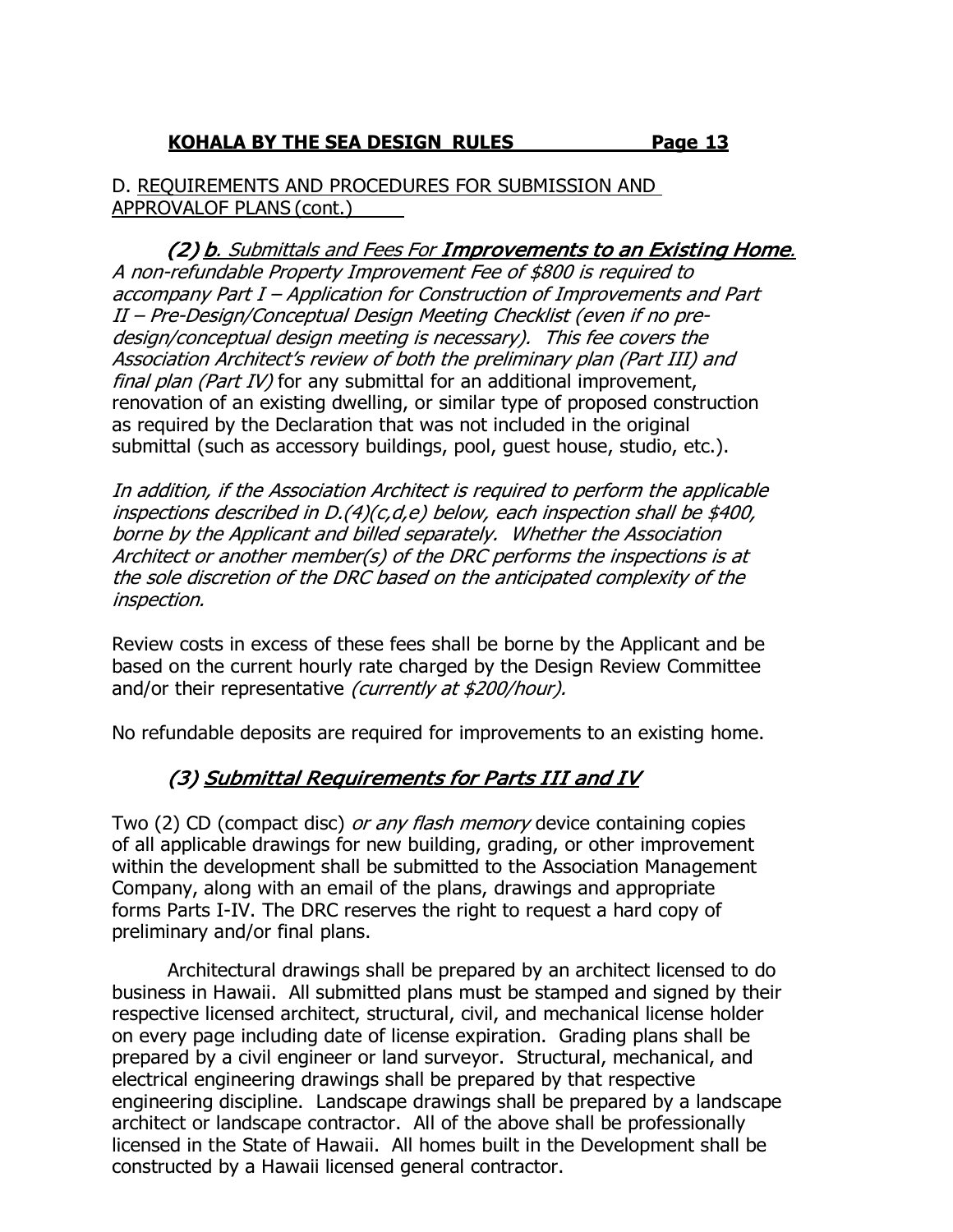#### D. REQUIREMENTS AND PROCEDURES FOR SUBMISSION AND APPROVALOF PLANS (cont.)

### **a. Part III - Preliminary Submittal Checklist** –

documents to include (to Association Architect andDRC via Management Co.)

(i) Plot Plan with buildable area indicated, showing all structures with roof plans, utilities, service area, fences and walls, paved and parking areas, height elevations of the improvements, north arrow and prevailing wind direction(s). 1/20" scale min.

(ii) Grading Plan showing structures, with existing and proposed finish grades, contours and elevations. 1/20" scale min. Plans submitted must bear the stamp of a Hawaii-certified civil engineer and include notation of the required compaction of material whether or not imported.

(iii) Floor Plan(s) showing layout, dimensions and area(s). 1/8" scale min.

(iv) Building Section showing the structural elements, existing and finish grades and the maximum building height envelope. 1/8" scale min.

(v) Exterior Elevations showing two (2) exterior elevations with all material indicated. 1/8" scale min.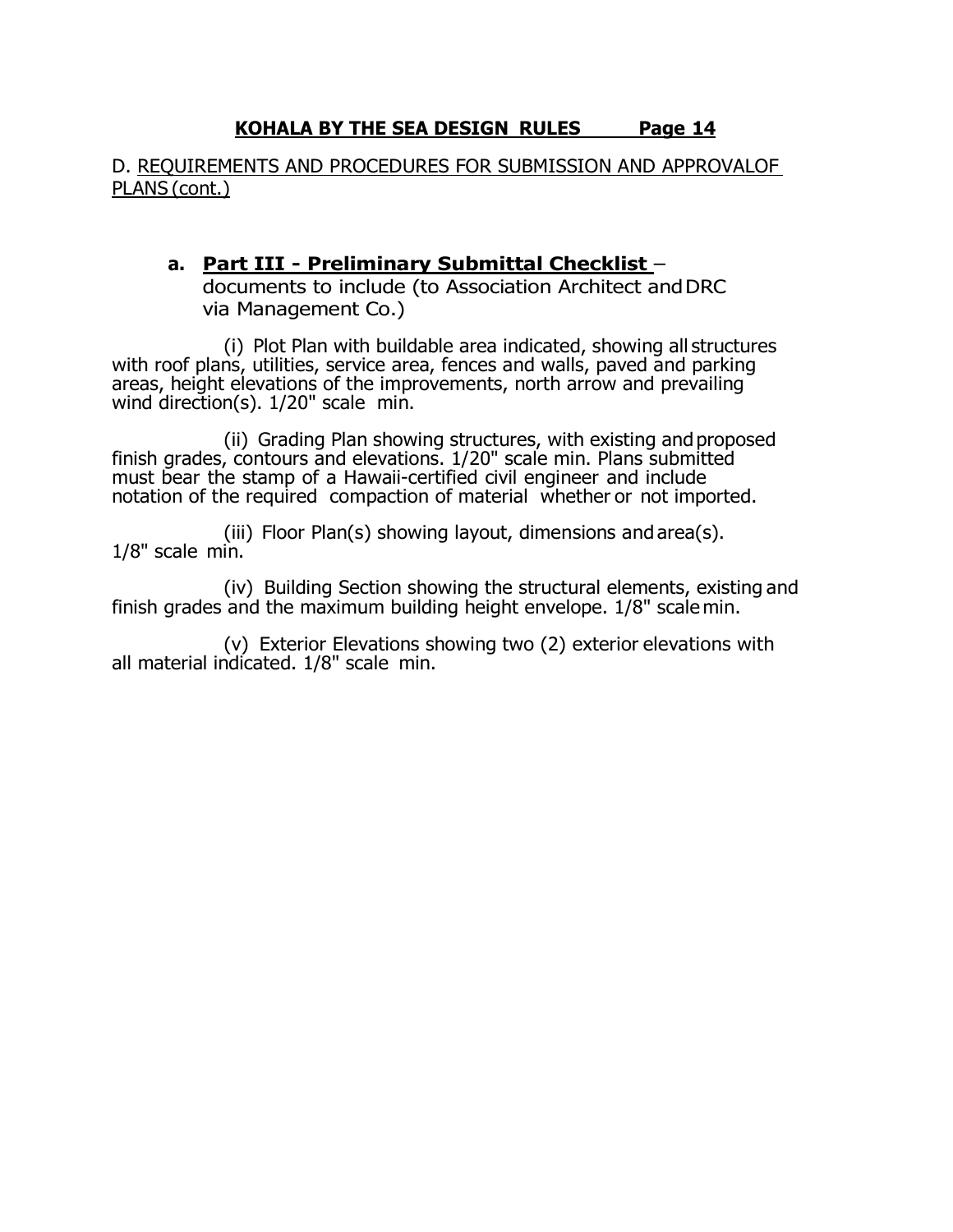#### D. REQUIREMENTS AND PROCEDURES FOR SUBMISSION AND APPROVAL OF PLANS (cont.)

**b. Part IV - Final Submittal Checklist** – documents to include (to Association Architect and DRC via Management Co.)

(i) Plot Plan with buildable area indicated, showing all structures with roof plans, utilities, service area, fences and walls, paved and parking areas, height elevations of the improvements, north arrow and prevailing wind direction(s). 1/20" scale min.

(ii) Grading Plan showing structures, with existing and proposed finish grades, contours and elevations. 1/20" scale min. Plans submitted must bear the stamp of a Hawaii-certified civil engineer and include notation of the required compaction of material whether or not imported.

(iii) Floor Plan(s) showing layout, dimensions, area(s), 1/4" scale

min.

(iv) Building Section(s) showing the structural elements and dimensions, and maximum building height envelope. 1/4" scale min.

(v) Exterior Elevations showing four (4) exterior elevations with all material indicated. 1/4" scale min.

(vi) Landscape Plan showing all landscape planting, irrigationand landscape lighting. 1/16" scale min.

(vii) Specifications of all exterior materials.

(viii) Exterior color scheme/product brochures or cut sheets. Other items as required by the Design Committee from time to time for review of a specific project.

Post Final Approval Modifications Any design modifications following final design approval shall be submitted to the Design Committee in writing for review and approval prior to constructing modifications.

Performance Bond The Design Review Committee, in connection with final approval, may require, at their sole discretion, a payment and/or performance bond for the construction, naming the KBTS Homeowner's Association as co-oblige.

**(4)** Inspections.

- a. Pre-grading by surveyor
- b. Pre-foundation by civil engineer (before form boards)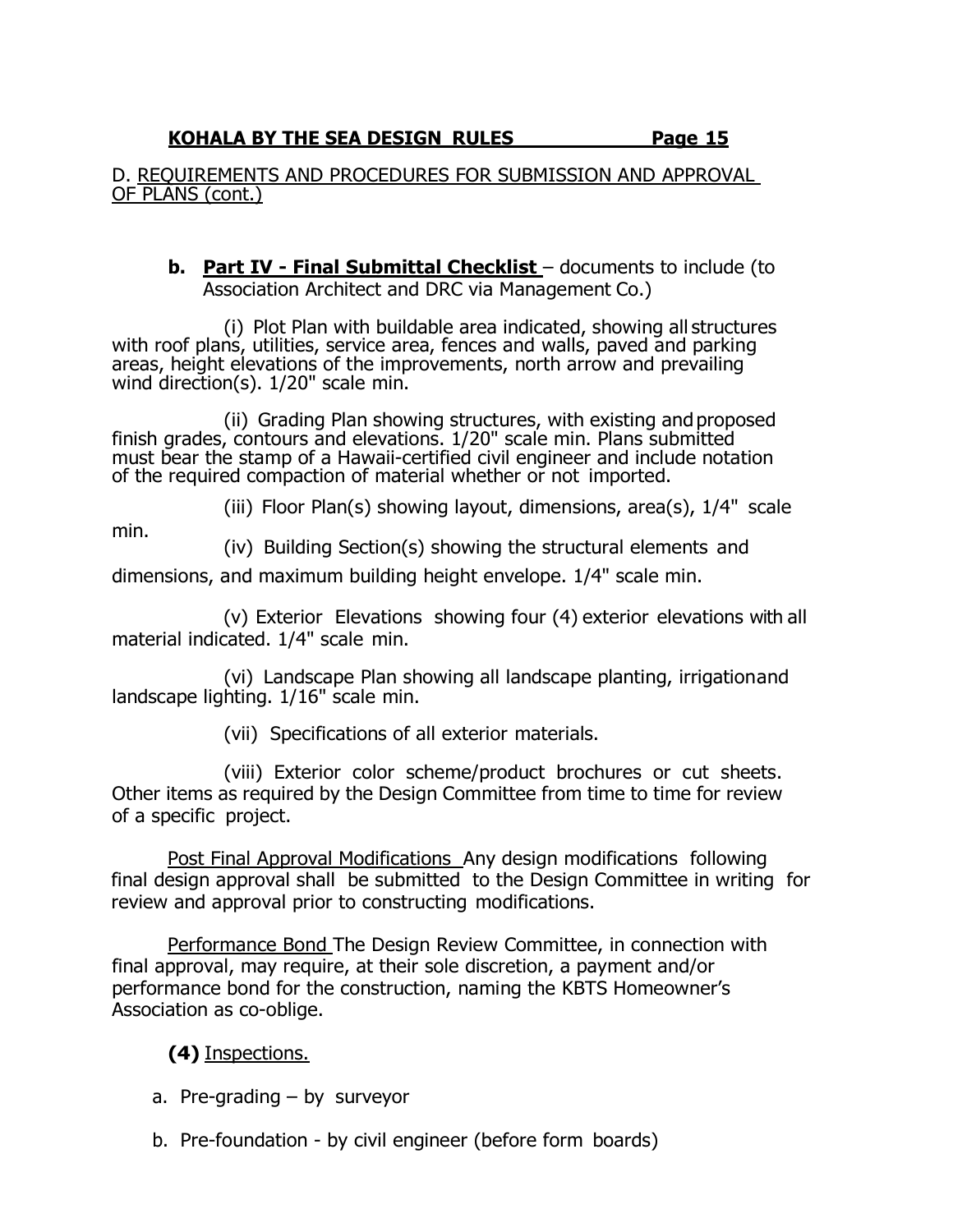#### D. REQUIREMENTS AND PROCEDURES FOR SUBMISSION AND APPROVAL OF PLANS (cont.)

- c. Certification of Slab Elevation (with form boards before concrete poured). The DRC or representative shall make a site inspection to confirm construction conformance with the approved final drawing submittal. As noted in B.(7) above, the DRC requires that the elevation of the slab be certified by a licensed surveyor, and that survey shall be kept in the records of the DRC until the final inspection of the home is complete.
- d. Verification of roof height (upon placement of trusses)- by Association Architect and/or DRC member(s).
- e. Final Inspection Approval (after Final County Inspection) upon substantial completion of the home or auxiliary building, including swimming pools, etc., the Association Architect and/or DRC member(s) shall make a final site inspection to confirm construction conformance with the approved final drawing submittal. Notification of required site inspections by the Association Architect is the responsibility of the owner. Only in-ground pools are permitted.

**(5)** Waiver for Agriculturally Related Improvements. The Design Committee may waive or modify any or all of the requirements for plans, under subsection C.(14) above, for any agriculturally related improvement to be erected on a lot. This provision for waiver or modification of the requirements for plans shall not apply to any single-family dwelling, guest house or garage to be used in connection with a single-family dwelling or guest house.

**(6)** Review of Plans. The Design Committee shall review and act on theplans submitted as provided within the Declaration, within the 30-day time limit stated in the Declaration. The review process does not begin until the complete submittal is received by the Design ReviewCommittee.

**(7)** Standards of Review. In reviewing plans submitted to it, the DRC shall consider whether the plans conform to any applicable design requirements, and the effect of the proposed building, landscaping, grading, or other improvement on the Development. The approval or disapproval ofthe plans by the DRC in any one case shall not be deemed a waiver by the DRC of its right to approve, disapprove, object to or consent to any of the features or elements embodied therein when the same features or elements are embodied in plans submitted in any other cases.

**(8)** Revocation of Design Review Committee Approval: Inspection of Work by DRC. Failure to commence construction within one hundred eighty (180) days from the date of approval of plans *(including any approved variance* requests) by the DRC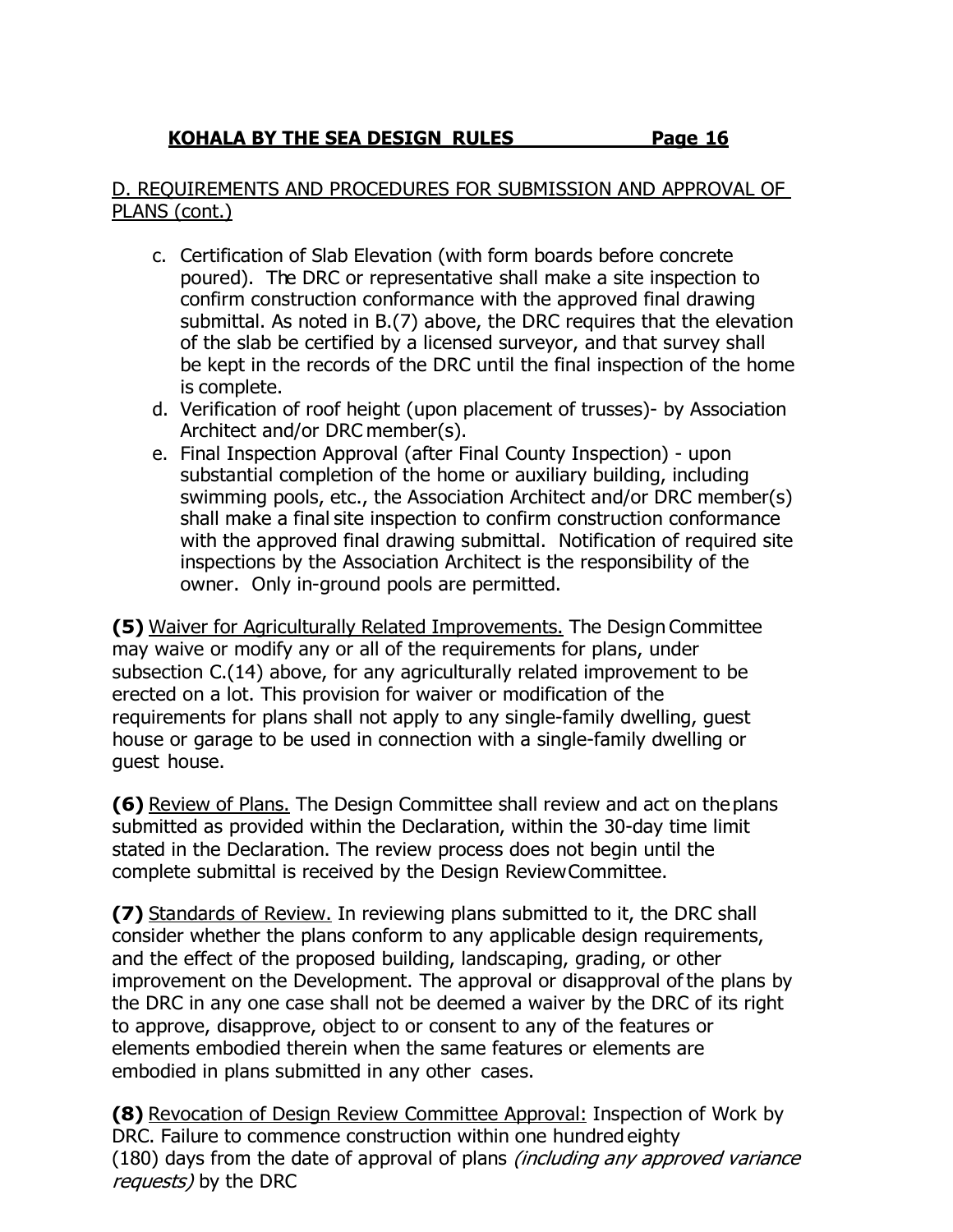#### D. REQUIREMENTS AND PROCEDURES FOR SUBMISSION AND APPROVAL OF PLANS (cont.)

(**8**)(cont.), cessation of work being performed pursuant to approved plans for a continuous period of ninety (90) days or more, or failure to complete the proposed work strictly in accordance with the plans approved by the DRC, shall operate to automatically revoke the approval of plans previously approved by the DRC. Upon demand by the DRC, the lot upon which such construction, alteration or other work was undertaken shall be restored or caused to be restored by the lot owner as provided in paragraph C.(10) above. The DRC and its duly appointed agents may enter upon any lot at any reasonable time to inspect the progress or status of any construction, alteration or other work being performed on the lot.

(**9**) Professional Advice. The DRC may employ the services of an attorney, architect, landscape architect, or civil or structural engineer licensed to practice in the State of Hawaii or any other consultant to render professional advice, and may pay a reasonable compensation for such services, which compensation may be charged to any person who has submitted plans requiring review by such attorney, architect, engineer or other consultant, in addition to any other processing fee. The DRC will only review plans presented by a lot owner. Any such costs or expenses may be deducted from fees held under Section D.(2) above.

(**10**) Approved Plans. When a house plan is approved and the lot owner sells the lot with the approved plans:

(a) Construction must start within 180 days from the date of approval and this time passes without a break in sequence from seller to buyer, the plan approval is revoked.

(b) Cessation of work for a continuous period of 90 days or more, continuing without break in sequence from seller to buyer, will result in revocation of previously approved plans.

(c) Work must be strictly in accordance with the approved plans *and any* approved variance requests. No adjustment, additions, removals, or alterations of any kind are permitted. Failure to comply with (a), (b) or (c) allows the DRC all rights and remedies in connection therewith. Under the above buyer to seller circumstances, whether construction has started or not, if the current owner wants to make any changes as listed in the Declaration, Section 7,Paragraph 3, the plans must be resubmitted to the DRC. A fee of  $$800$  is charged for the resubmittal and the 180 days or 90 days time requirement continue to apply during this time without a break.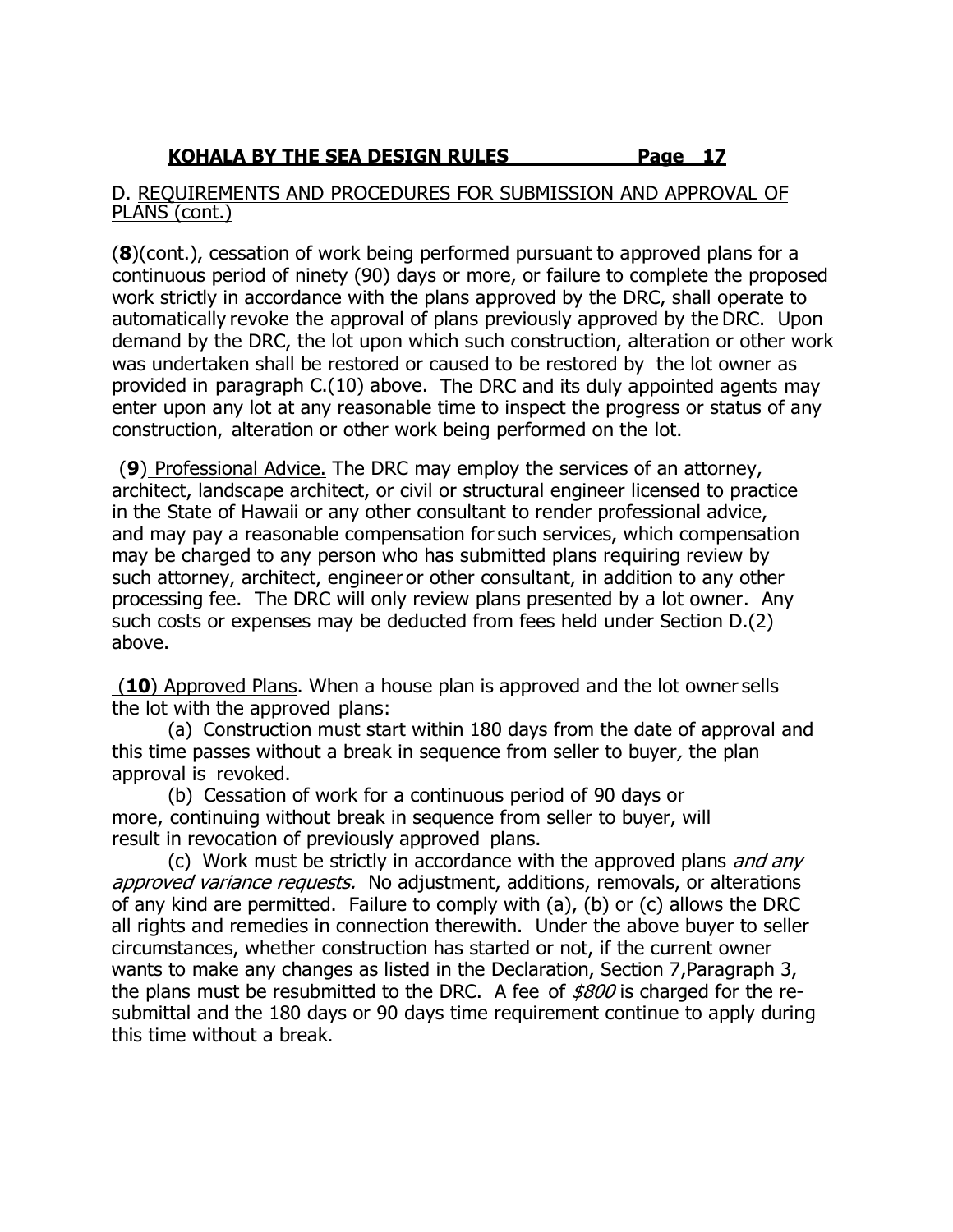E. REMEDIES In the event that any lot owner fails to comply with the Declaration or any of these Design Rules, the DRC shall have available to it all of the rights and remedies described in the Declaration, including without limitation the following:

(1) Enforcement Costs. Lien Rights. If any court proceedings are instituted in connection with the right of enforcement or the remedies provided in these Design Rules or the Declaration, the DRC shall be entitled, in the event that it prevails in such proceeding, to recover its costs and expenses in connection therewith, including reasonable attorneys' fees and court costs.

The DRC shall have a lien against an owner's lot for any unpaid fees, compensation or other charges for which such owner is obligated under these Design Rules or the Declaration to pay to the DRC. Such lien shall be enforceable in the manner provided by the Declaration. Pursuant to its authority under §7.02(e) or §7.04 of the Declaration, the DRC and the Association may determine that such unpaid fees, compensation or other charges are maintenance or special assessments for which a lien may be recorded against the affected lot.

The rights and remedies provided for in this section are cumulative with all other rights and remedies available to the DRC under these Design Rules, the Declaration and at law and in equity.

(2) Notice of Nonconformance. The DRC may record a notice of nonconformance against an owner' s lot if improvements have not been approved, if any approval has been revoked, if any improvement has not been completed in accordance with approved plans, if any improvement has not been completed within the appropriate time period, or if any improvement has not been maintained in conformity with these Design Rules, including the building and landscaping.

(3) Fines for Violations. In accordance with Kohala by the Sea fines policy latest revision. (see Appendix 1)

EFFECTIVE AS OF the **29th day of March 2021**

*Dean Bowman*

Chair, Design Review Committee cc. Board members, DRC members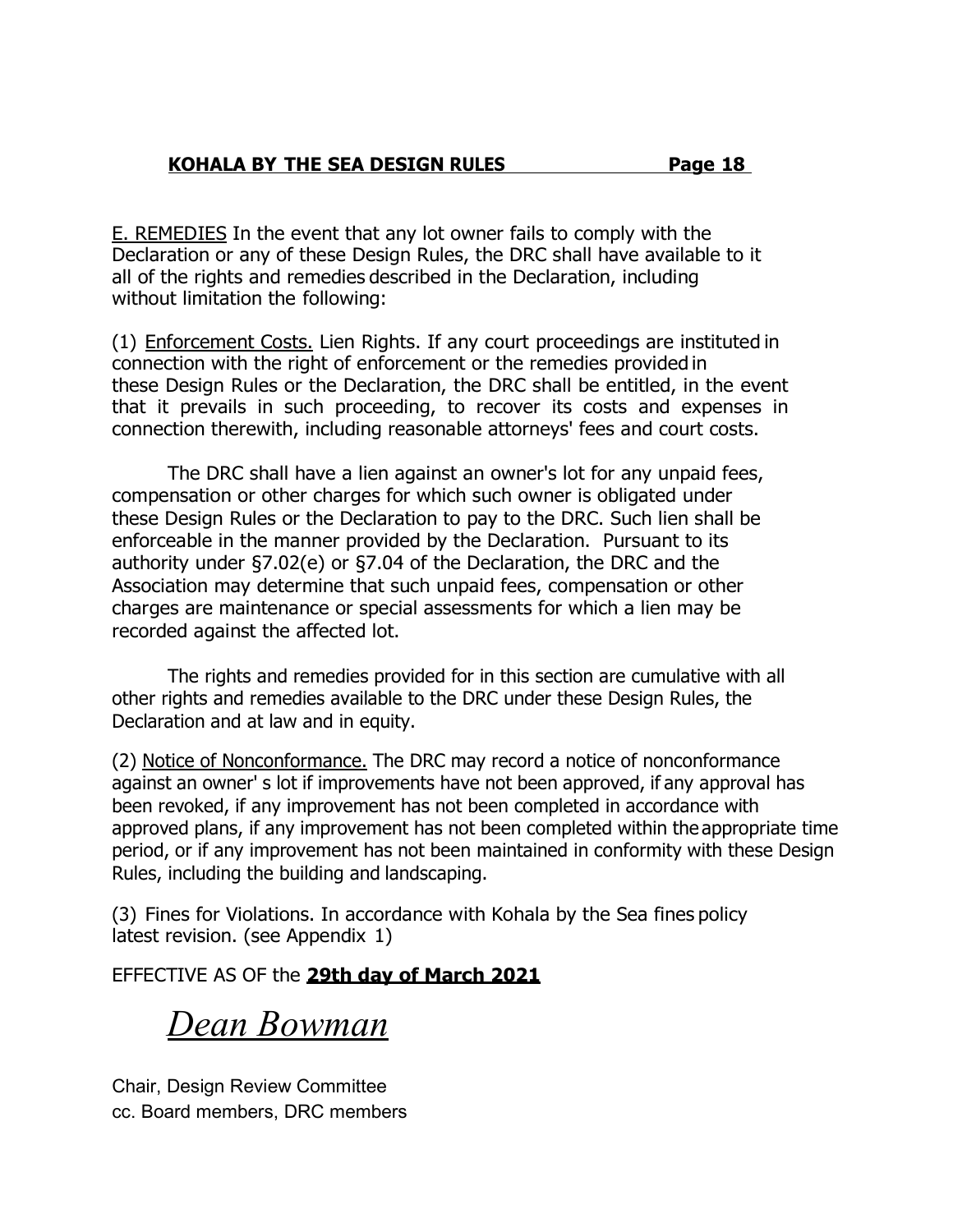Kohala By The Sea 03/29/2021 Design Review Committee

#### **Part I - Application for Construction of Improvements**

For New Construction and Improvements to Existing Homes (Submit at Pre-Design/Conceptual Design Meeting or submit with Part II and Part III, if no meeting is necessary)

As provided in the Kohala By Sea Declaration of Covenants, Conditions and Restrictions  $(CC&R's)$ , the DRC exists to maintain high standards for the development, design, and use of the property. Four parts are required by the DRC to confirm proposed improvement are in compliance with these Kohala By The Sea Design Rules. This is Part I and shall be submitted with Part II at the pre-design/conceptual design meeting or with Part II and Part III if no meeting is necessary. Please call Associa Hawaii at  $(808)$  443-5961 if you have questions.

|                           | Property Owner(s): $\qquad \qquad$ Lot #                                                                                                                                                                                                                        |
|---------------------------|-----------------------------------------------------------------------------------------------------------------------------------------------------------------------------------------------------------------------------------------------------------------|
| Address:                  | <u> 1989 - Johann Stoff, deutscher Stoffen und der Stoffen und der Stoffen und der Stoffen und der Stoffen und der</u>                                                                                                                                          |
|                           | Telephone / Fax: $( )$ (2002)                                                                                                                                                                                                                                   |
| Architect / License No:   | <u> 1980 - Andrea Andrew Maria (h. 1980).</u><br>1901 - Andrew Maria (h. 1902).                                                                                                                                                                                 |
|                           | Telephone / Fax: $( )$ ( $ )$ ( $ )$ ( $ )$ ( $ )$ ( $ )$ ( $ )$ ( $ )$ ( $ )$ ( $ )$ ( $ )$ ( $ )$ ( $ )$ ( $ )$ ( $ )$ ( $ )$ ( $ )$ ( $ )$ ( $ )$ ( $ )$ ( $ )$ ( $ )$ ( $ )$ ( $ )$ ( $ )$ ( $ )$ ( $ )$ ( $ )$ ( $ )$ ( $ )$ ( $ )$ ( $ )$ ( $ )$ ( $ )$ ( |
| Civil/Surveyor / Lic. No: |                                                                                                                                                                                                                                                                 |
|                           |                                                                                                                                                                                                                                                                 |
|                           |                                                                                                                                                                                                                                                                 |
|                           | Telephone / Fax: $( )$ (2002)                                                                                                                                                                                                                                   |
| Proposed Improvements:    | <u> Alexandria de la contrada de la contrada de la contrada de la contrada de la contrada de la contrada de la c</u>                                                                                                                                            |
| <b>Improvement Areas:</b> | <u>and the contract of the contract of the contract of the contract of the contract of the contract of the contract of</u>                                                                                                                                      |
|                           |                                                                                                                                                                                                                                                                 |
|                           |                                                                                                                                                                                                                                                                 |

\*By signing the above the Owner(s) acknowledges and agrees that they have read, understand and will comply with the Kohala By The Sea CC&Rs and Design Rules; these can be found in the Kohalabythesea.net website or at our property managing agent, Associa Hawaii in Kailua-Kona.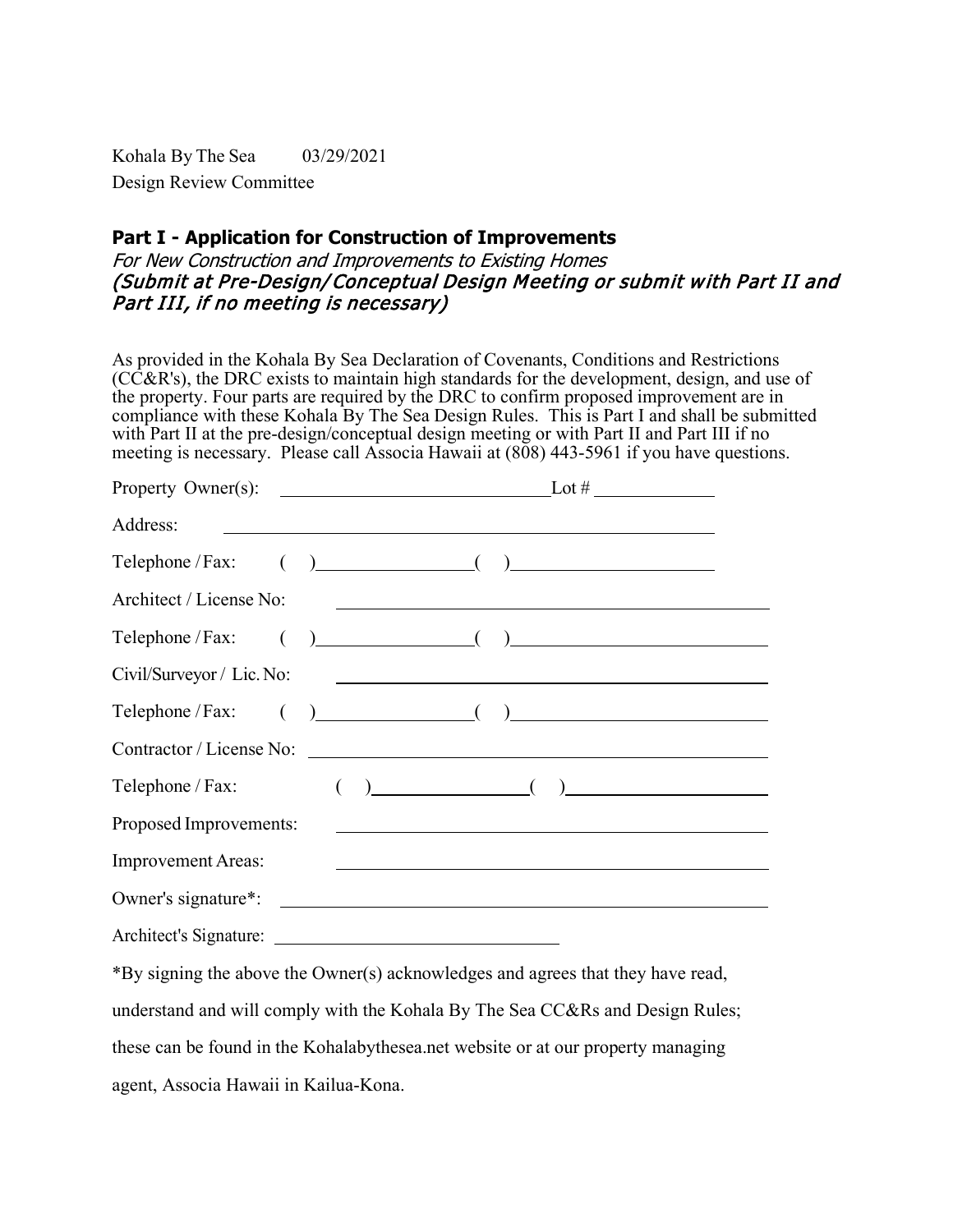Kohala By The Sea  $03/29/2021$ Design Review Committee

#### PART II - PRE-DESIGN/ CONCEPTUAL DESIGN MEETING CHECKLIST For New Construction and Improvements to Existing Homes (Submit at Pre-Design/Conceptual Design Meeting or submit with Part I and Part III, if no meeting is necessary)

The owner and/or owner's architect may (highly recommended) schedule a Pre-Design Meeting with the Association Architect. The purpose of this meeting is to review the design requirements, submittal procedures and review design concepts. Call Associa Hawaii at (808) 443-5961 to schedule. Submit the following at this meeting **(check items to indicate inclusion or note N/A if not applicable):**

| Owner/Lot No. |      | Date                                                                                                                |
|---------------|------|---------------------------------------------------------------------------------------------------------------------|
|               |      | Completed Part I - Application for Construction of Improvements                                                     |
|               | 2.a. | New Construction Fee in the amount of $$2,800.00*$<br>$(N/A)$ if submittal is for improvements to an existing home) |
| <i>OR</i>     | 2.b. | Property Improvement Fee in the amount of $$800*$<br>$(N/A)$ if submittal is for new construction)                  |
|               | 3.   | Check for the Refundable Deposit in the amount of \$2000.00*                                                        |
|               | 4.   | Site Plan $(1/20)$ " w/2' grade intervals keyed to Subdivision benchmarks                                           |

*\*Checks to be made payable to: Kohala By The Sea, the lot number to be written in the Note section of the checks.*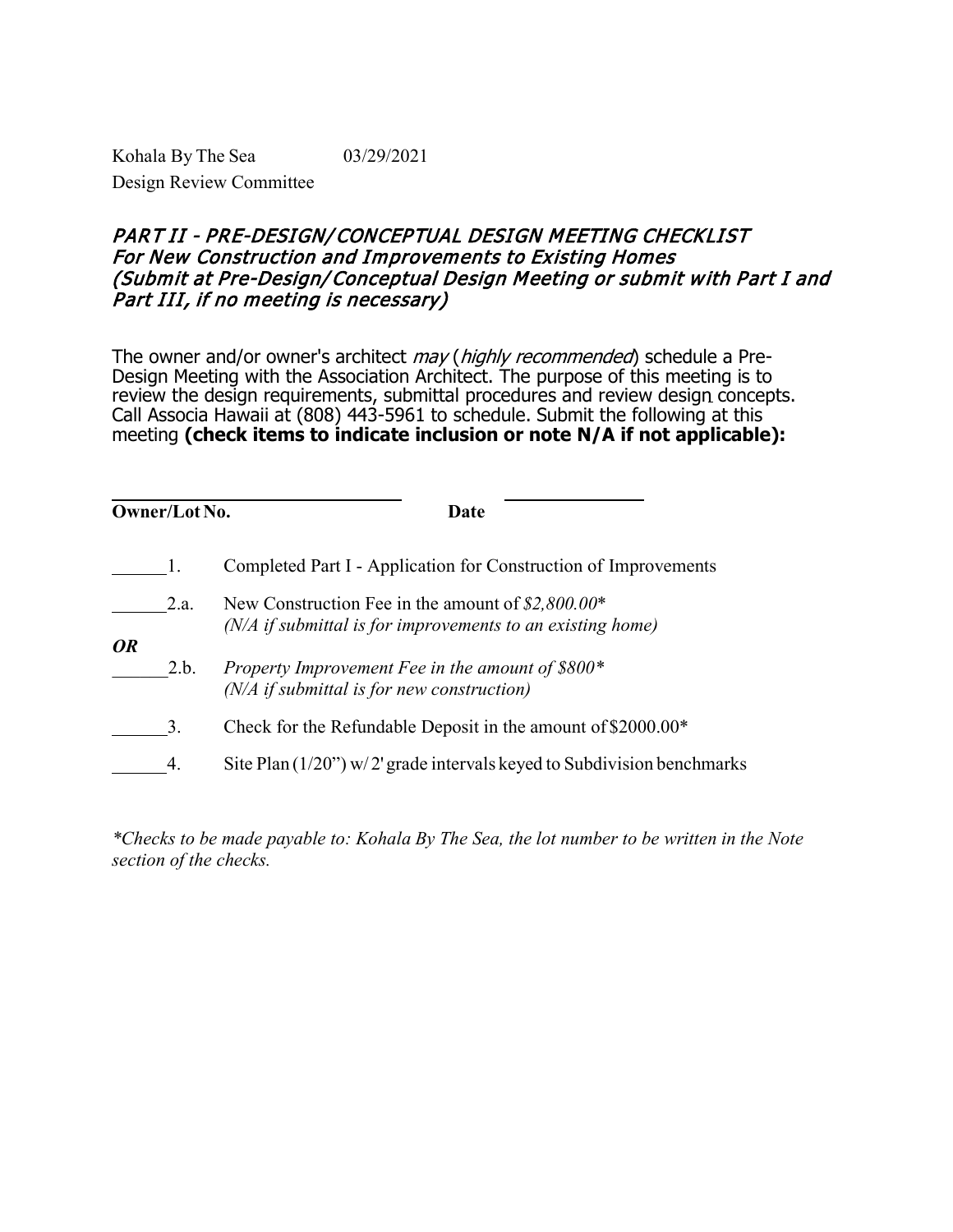Kohala By The Sea *03/29/21* Design Review Committee

#### **PART III - PRELIMINARY SUBMITTAL CHECKLIST (Submit at Preliminary Design Submittal)**

The owner's architect shall make Preliminary Submittal to the DRC. The purpose of this submittal is for the DRC to confirm the design is developing in conformance with the Kohala By The Sea Design Rules and Declaration of Covenants, Conditions, and Restrictions. Submit to Associa Hawaii, 75-169 Hualalai Rd.*,* Kailua-Kona, Hawaii, 96740. Call (808) 443-5961 if you have questions. **Two copies** of the following shall be included **(check items to indicate inclusion or note N/A if not applicable):**

**Owner/Lot No. Date**

Site Plan - including:

- 1. Minimum scale:  $1/20" = 1'-0"$ <br>2. Building location (all structures
- 2. Building location (all structures)<br>3. Property boundary lines and dim
- $\overline{3}$ . Property boundary lines and dimensions<br>4. Existing tree locations (if any)
- $\frac{1}{2}$ . Existing tree locations (if any)<br>5. Utility routings
- 5. Utility routings<br>6. Service areas/eq
- $\overline{6}$ . Service areas/equipment locations<br>7. Driveway, parking, paving and wall
- 7. Driveway, parking, paving and walkway locations
- $\frac{8}{9}$ . Fences/walls locations
- 9. Height of all structures, fences/walls<br>10. North arrow, primary view and wind
- North arrow, primary view and wind directions
- 11. Pool and spa locations (if any)
- 12. Building setbacks and easements
- 13. Wastewater system location

Grading Plan (or include with Site Plan) - including:

- 1. Minimum scale:  $1/20" = 1'-0"$
- 2. Topography existing and finish grade contours at 2'intervals

Floor Plan(s) - including:

- $\begin{array}{ll}\n\text{1.} & \text{Minimum scale: } 1/8 = 1' 0'' \\
\text{2.} & \text{Walls and partitions}\n\end{array}$
- 2. Walls and partitions<br>3. Doors and windows
- 3. Doors and windows<br>4. Stairs
- 4. Stairs<br>5. Room
- 5. Room names
- 6. Dimensions
- 7. Areas(interior/garage/lanai)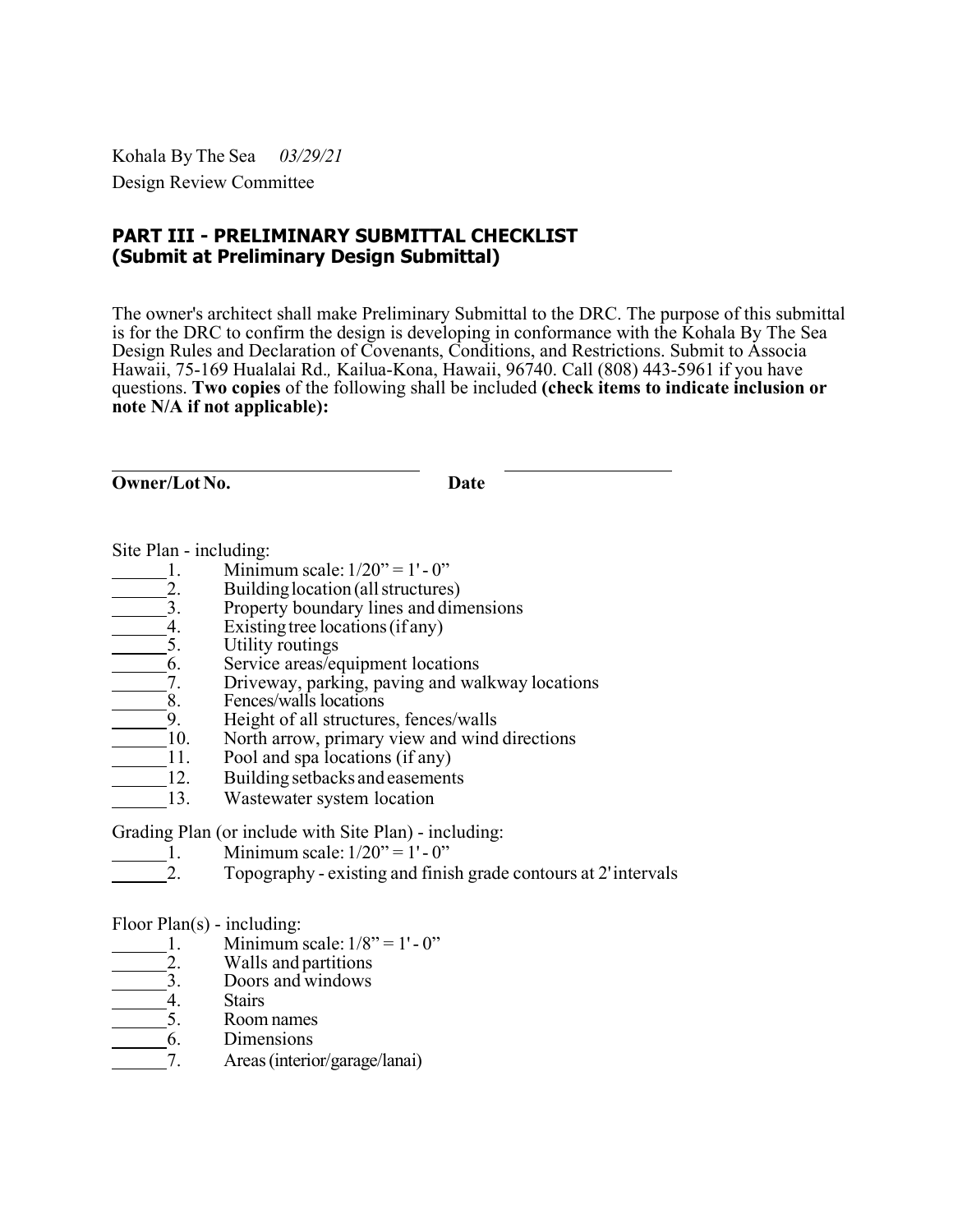Building Section - including:

- $\frac{1}{2}$  Minimum scale:  $1/8$ " = 1' 0"<br>2. Roof, wall, partition, floor an
- 2. Roof, wall, partition, floor and decks
- 
- 3. Dimensions<br>4. Exterior mate -4. Exterior materials<br>5. Existing and finish
- 5. Existing and finish grades
- 6. Building height limit

Exterior Elevations (minimum 2) - including

- 1. Minimum scale:  $1/8" = 1'-0"$
- 2. Exterior features (roofs, walls, door/windows, decks/railings)<br>3. Materials and finishes
- 3. Materials and finishes<br>4. Building height limit
- 4. Building heightlimit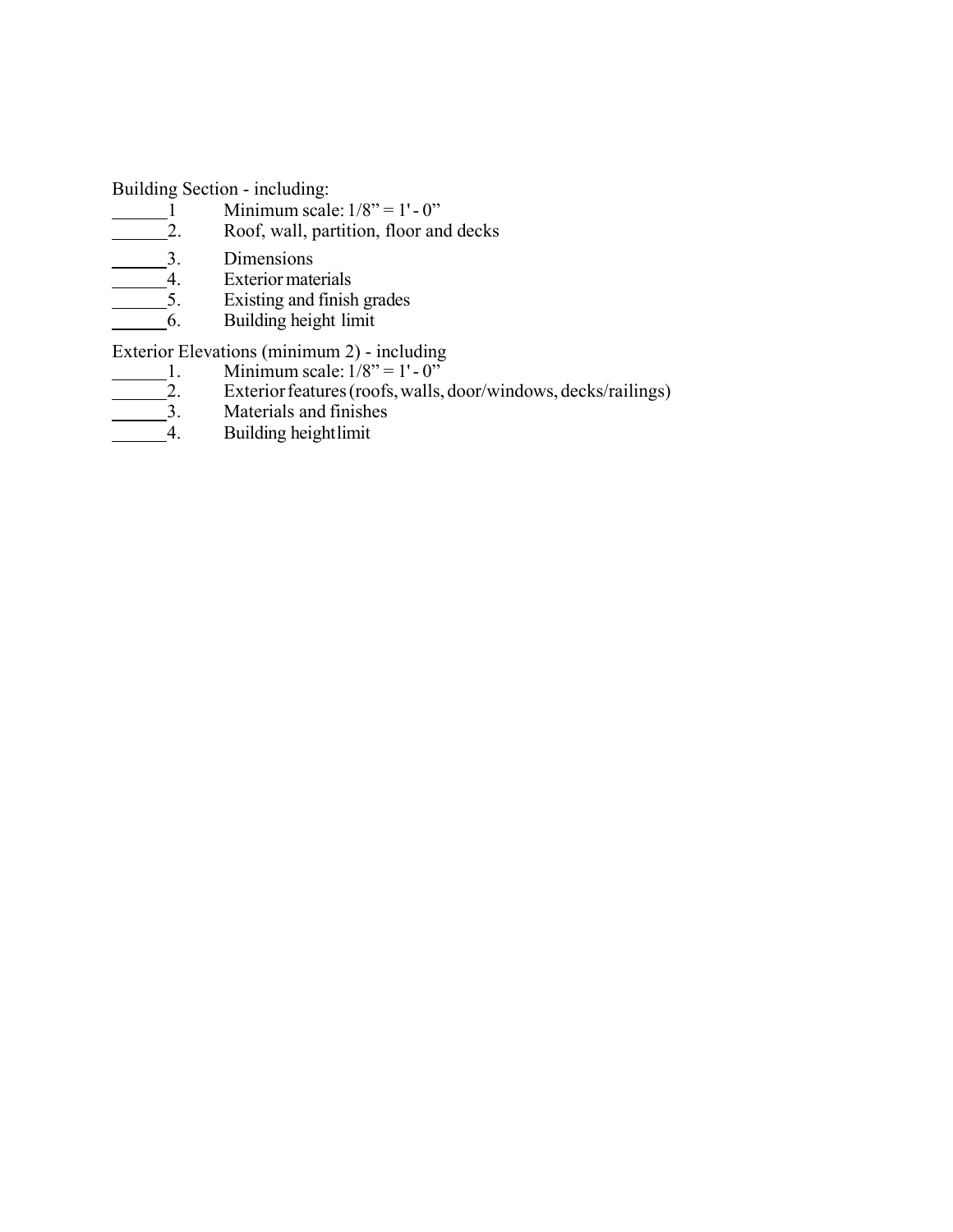Kohala By The Sea *03/29/2021*

Design Review Committee

## **PART IV - FINAL SUBMITTAL CHECKLIST (Submit with Final Submittal)**

The owner's architect shall make Final Submittal to the DRC. The purpose of this submittal is for the DRC to confirm the final design is in conformance with the Kohala By The Sea Design Rules and the Declaration of Covenants, Conditions and Restrictions. Submit to Associa Hawaii, 75-169 Hualalai Rd., Kailua-Kona, Hawaii, 96740.

Call (808) 443-5961 if you have questions. **Two copies** of the following shall be included: **(check items to indicate inclusion or note NA if not applicable):**

| Owner/Lot No.          | Date                                            |
|------------------------|-------------------------------------------------|
| Site Plan - including: |                                                 |
|                        | Minimum scale: $1/20$ " = 1' - 0"               |
|                        | Building location (all structures)              |
| $\frac{2}{3}$ .        | Property boundary lines and dimension           |
| $\frac{4}{5}$ .        | Existing tree locations (if any)                |
|                        | Utility routings                                |
| 6.<br>$\equiv$         | Service areas/equipment locations               |
| 7.                     | Driveway, parking, paving and walkway locations |
| 8.                     | Fences/walls locations                          |
| 9.                     | Height of all structures, fences/walls          |
| 10.                    | North arrow, primary view and wind directions   |
| 11.                    | Pool and spa locations (if any)                 |
| 12.                    | Pool safety fencing or grade separation         |
| 13.                    | <b>Exterior lighting</b>                        |
| 14.                    | Building setbacks and easement                  |
| 15.                    | Wastewater system location                      |
| 16.                    | Surface drainage arrows                         |
| 17.                    | HELCO electric meter location                   |
| 18.                    | Solar panels location (if any)                  |
| 19.                    | Construction staging/storage area location(s)   |
| 20.                    | Temporary structure location(s)                 |

Grading Plan (or include with Site Plan) - including:

- 1. Minimum scale:  $1/20" = 1'-0"$
- 2. Topography existing and finish grade contours at 2'intervals

Floor Plan(s) - including:

- 1. Minimum scale:  $1/4" = 1' 0"$ <br>2. Walls and partition
- Walls and partition
- 3. Doors and windows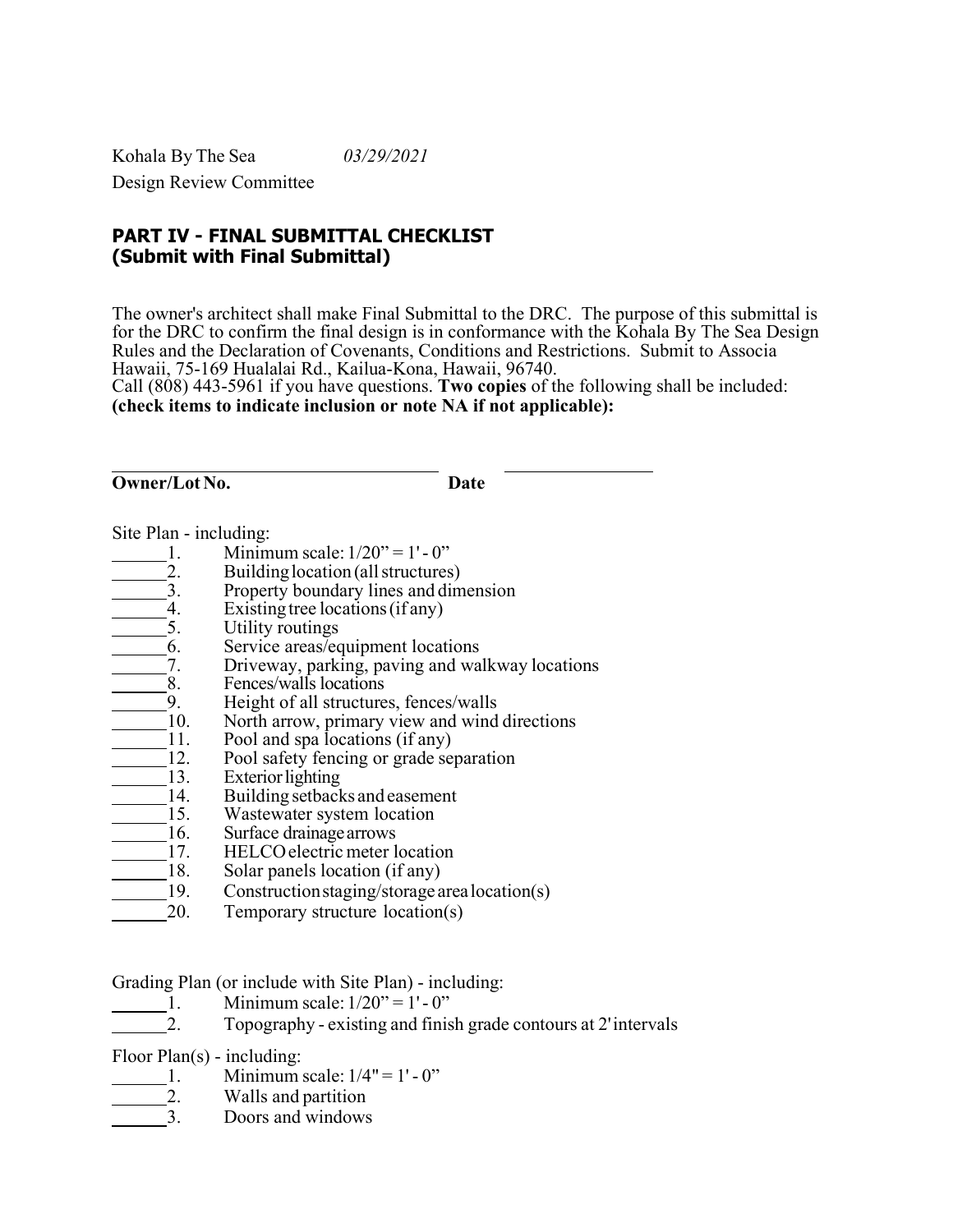- 4. Stairs<br>5. Room
- 5. Roomnames
- 6. Dimensions<br>7. Areas (interiory
- Areas (interior/garage/lanais)
- 8. Exterior lightinglocations

Building Section(s) - including:<br>1. Minimum scale:

- 1. Minimum scale:  $1/4$ " = 1' 0"<br>2. Roof, wall, partition, floor and
- $\begin{bmatrix} 2. & \text{Roof, wall, partition, floor and decks} \\ 3. & \text{Dimensions} \end{bmatrix}$
- 3. Dimensions<br>4. Exterior mate
- Exterior materials
- 5. Existing and finish grades
- 6. Building heightlimit

Exterior Elevations (minimum 4) - including:

- $1.$  Minimum scale:  $1/4$ " = 1' 0"<br>2. Exterior features (roof, walls, 0
- $\overline{2}$ . Exterior features (roof, walls, doors/windows, decks/railings)<br>3. Materials and finishes
- Materials and finishes
- 4. Building heightlimit
- 5. Floorelevations(s) and existing& finish grades

Landscape Plan - including:

- $\frac{1}{2}$ . Minimum scale:  $1/16$ " = 1' 0"<br>2. Landscape planting
- 2. Landscape planting<br>3. Plant materials
- Plant materials
- 4. Irrigation
- 5. Landscape lighting

Specifications

1. Specificationsforexterior materials

Miscellaneous  $(8-1/2" \times 11"$  format) - including:

- 1. Exterior color samples roof and walls (field/trim)<br>2. Exterior material/product brochure or cut sheet
- $\overline{\text{2}}$ . Exterior material/product brochure or cut sheet<br>3. Exterior light fixture(s) cut sheet
- $\overline{\hspace{1cm}}$ 3. Exterior light fixture(s) cut sheet<br>4. Landscape light fixture(s) cut she
- 4. Landscape light fixture(s) cut sheet<br>5. Construction Completion Schedule
- 5. Construction Completion Schedule
- 6. Grading and building permits<br>
7. Construction Dust Mitigation
	- \_\_\_\_\_\_*7. Construction Dust Mitigation Plan reference Hawaii Department of Health Fugitive Dust Fact Sheet*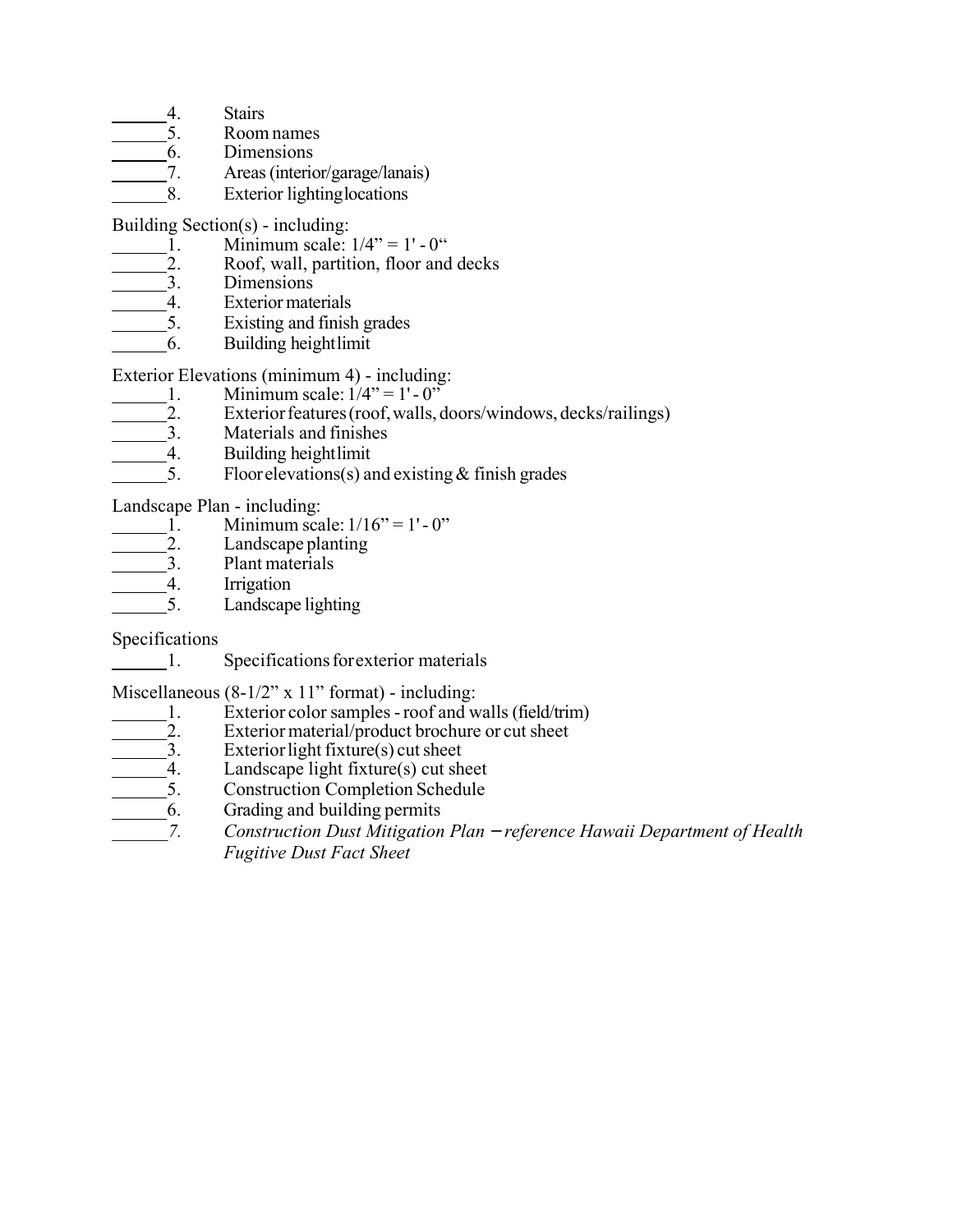# **Appendices to Kohala by the Sea Design Rules**

- *1.* Fine Enforcement Policy, updated 9/25/2019 available in Owners Only page of the KBTS website
- *2.* Firewise Summary Information, updated 2/3/2021
- *3.* Permissible maximum building height chart, updated 4/20/20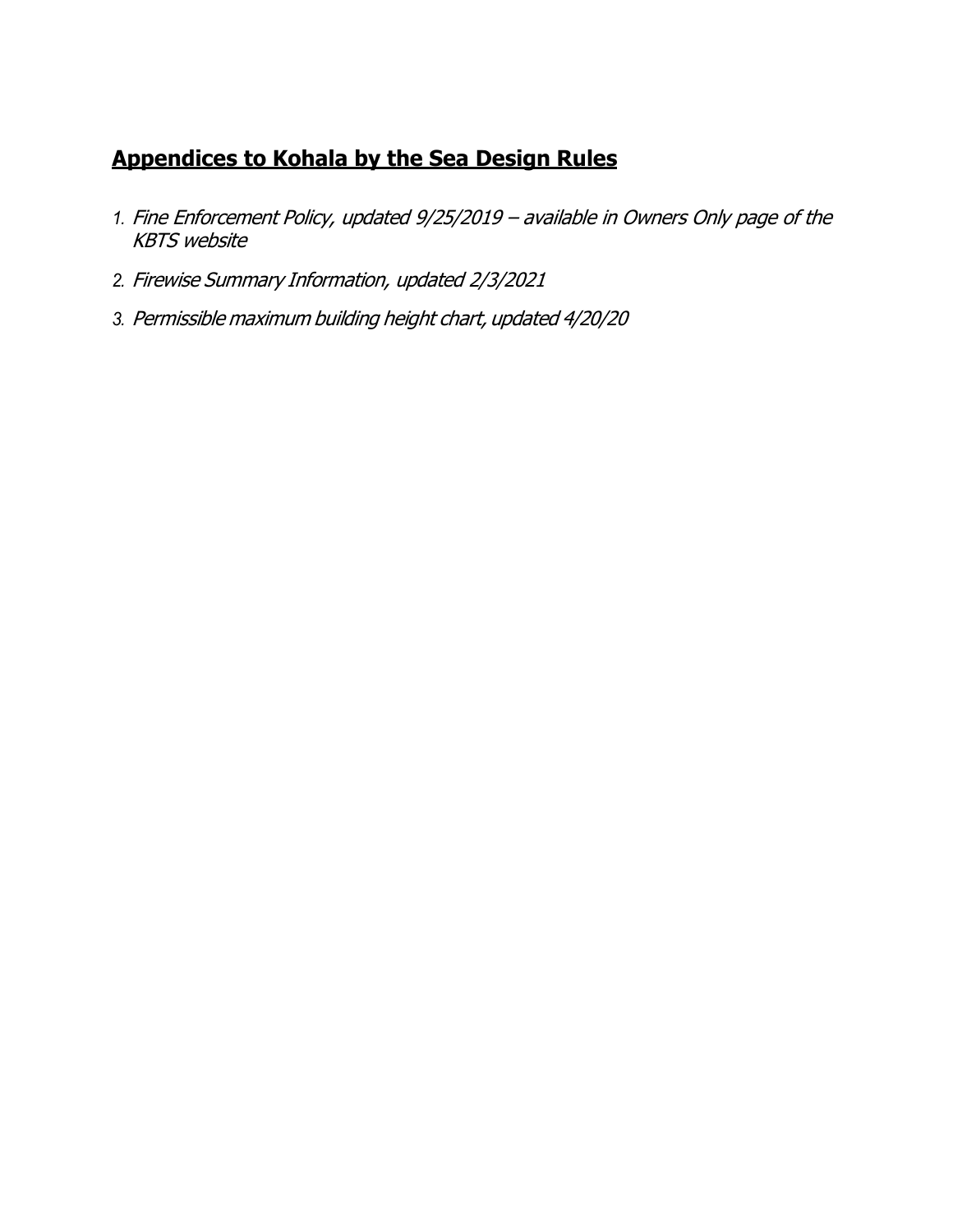# **Firewise Summary Information.: Appendix 2, updated 2/03/2021:** You

may not know that Kohala by the Sea (KBTS) is the first Firewise community in Hawaii, and has been so honored since 2004. When investing a large sum of money in your home at KBTS, it is important to know that we are located in a lava desert, and that wildfires are common here. In designing your home or retrofitting it for maximum fire resistance, it is critical to have a zone surrounding your home that is fire resistant; either covered with gravel, stone or grass, and a good distance from flammable material. Be aware that the nearest fire department is at milepost 74 on the Queen Kaahumanu Highway, nearly ten miles away. The KBTS Firewise committee works closely with our fire department, who are fully aware of the steps that we have taken over the last several years to "fireproof" our community. The Kohala Ranch Volunteer Fire Department has a 4WD off- road tanker that will be summoned if a fire threatens KBTS. This apparatus was purchased through donations from the residents of our surrounding communities, including KBTS, and cost over \$100,000.

In 2010, KBTS received a grant from the Federal Firewise Program for \$50,000, which was matched in the next two years. Plantings on Hokulele Drive were designed to save water and to be fire resistant and replaced diseased Hibiscus shrubs previously in these locations. The Firewise Committee offers external home inspection services to all owners, should they desire to have an assessment of their Firewise conditions.

We work with the local Hawaii Wildfire Management Org. (HWMO) in Waimea to do NFPA- required community risk assessments on a regular basis.

There are steps you should take with your home BEFORE a fire in order to safeguard it as much as possible.

- 1) Your landscaping should be fire resistant.
- 2) All tree limbs should be trimmed to 10 feet away from your house.
- 3) All flammable vegetation should be cleared to allow a 30-foot defensible greenbelt or gravel barrier around your home which, in the former case, is well irrigated.
- 4) Fire resistant shrubs should be planted at least 10 feet apart to prevent fire from jumping from tree-to-tree ladder fashion toward the house.
- 5) Tree limbs should be pruned 8-10 feet above the ground and any dead limbs should be removed to prevent fire from spreading UP the tree.
- 6) Clear the area near your propane gas tank of flammable grasses.
- 7) Post your house number and make sure it is easily visible so firefighters can find it.
- 8) All trimmings of branches, bushes, plants, trees, leaves or any other waste from anyand all vegetation must be removed from Kohala by the Sea and taken to a licensed, appropriate green waste transfer station, or removed by your landscaping service. Green waste, whether it's in a green state or a dry, flammable state, must be removed from the property. Piling up and storing such waste on any land in Kohala by the Sea is strictly forbidden. Do not dump any green waste on the Kohala by the Sea mulch pile at the front entrance. That pile is for the use of our landscaper and is not for dumping of property owners' green waste.
- 9) If you have a pool, purchasing a portable high-capacity pumps may assist you before a fire arrives.
- 10) Have a plan and practice your plan.
- 11) Register your contact information with our Call-Em-All Automated Fire (Emergency) Calling System and know your Automated Fire Call Procedure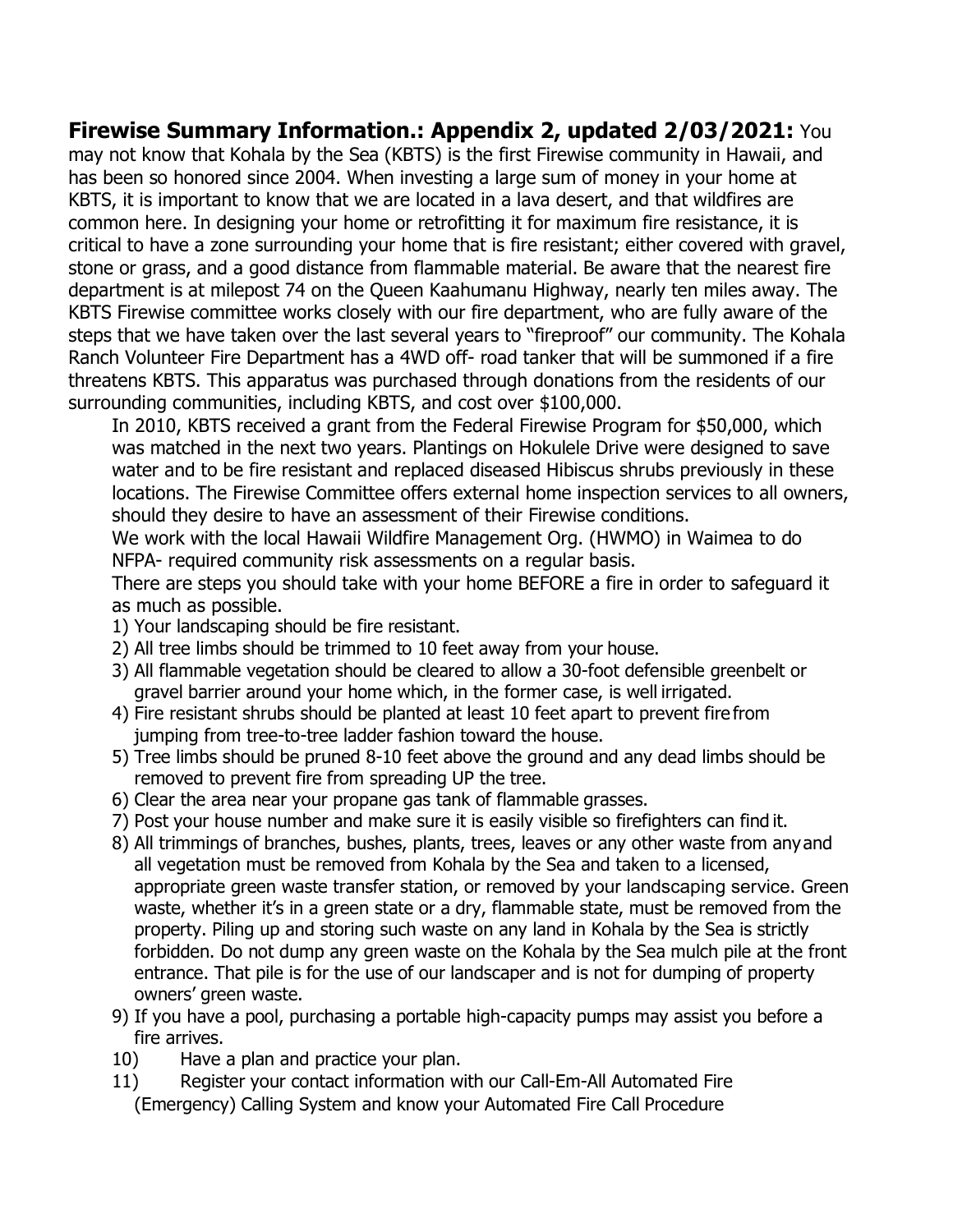# **Building Height Calculations: Appendix 3** 4-20-2020

# **KBS Building Height Maximums for vacant lots**

| Lot $#$        | Roof height Slope<br>maximum, ft. |      | <b>Max. Roof Height</b><br>ft. |  |
|----------------|-----------------------------------|------|--------------------------------|--|
| $\overline{2}$ | 243                               | 0.07 | 20 ft.                         |  |
| 5              | 204.5                             | 0.13 | 20 ft.                         |  |
| 6              | 189                               | 0.16 | 25 ft.                         |  |
| 11             | 319                               | 0.17 | 25 ft.                         |  |
| 12             | 294                               | 0.13 | 20 ft.                         |  |
| 13             | 314.5                             | 0.11 | 20 ft.                         |  |
| 14             | 330                               | 0.15 | 25 ft.                         |  |
| 16             | 355                               | 0.09 | 20 ft.                         |  |
| 17             | 356                               | 0.1  | 20 ft.                         |  |
| 18             | 344                               | 0.22 | 25 ft.                         |  |
| 19             | 314.5                             | 0.13 | 20 ft.                         |  |
| 22             | 355                               | 0.12 | 20 ft.                         |  |
| 24             | 362                               | 0.10 | 20 ft.                         |  |
| 27             | 393.5                             | 0.09 | 20 ft.(30 ft.)<br>Note 3       |  |